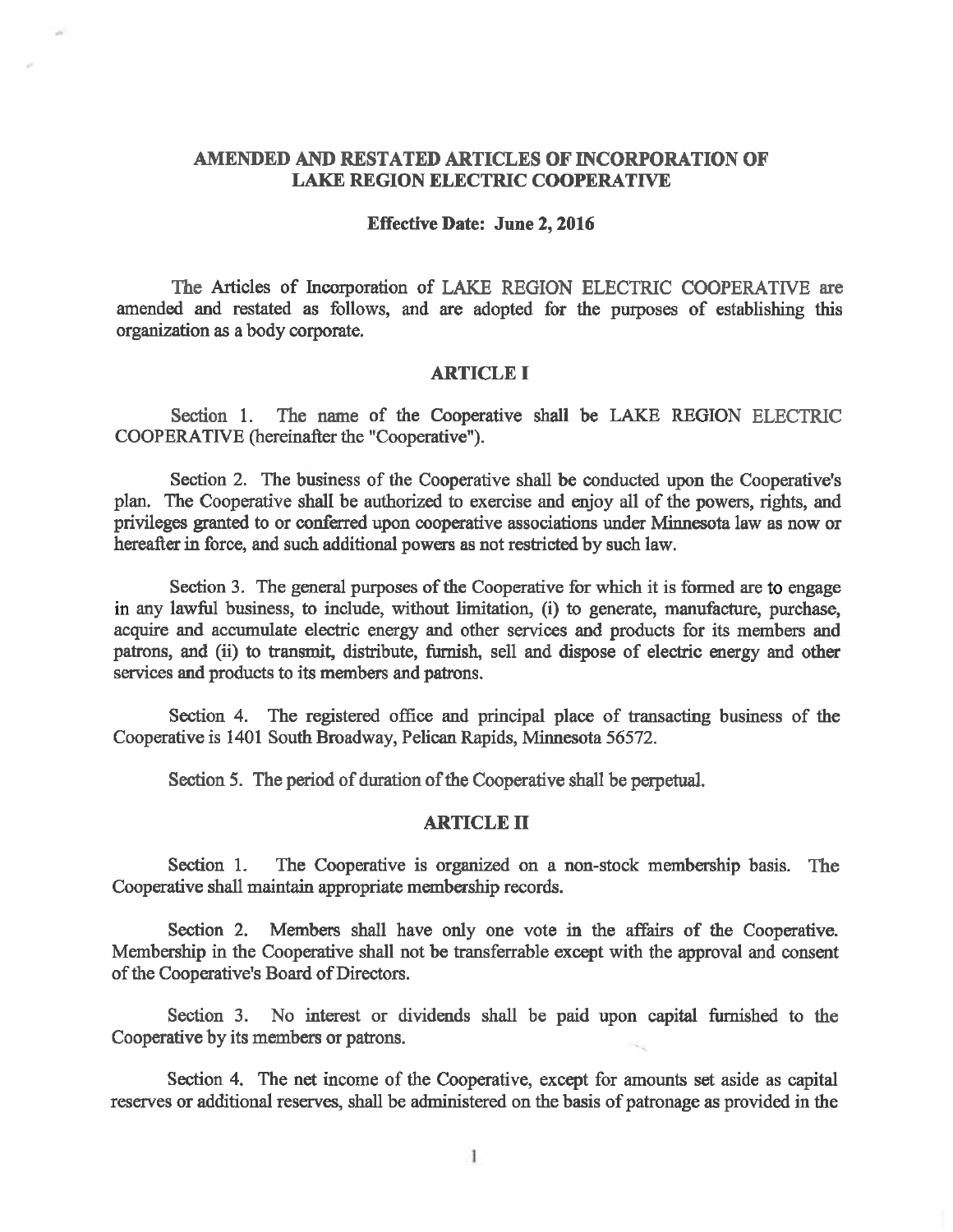Cooperative's Bylaws. The records of the Cooperative may show the interests of patrons and members in the reserves.

## **ARTICLE III**

Section 1. The governance of the Cooperative and the management of its affairs and business shall be vested in the Board of Directors.

Section 2. The Board of Directors shall have power to make and adopt such rules, policies and regulations, not inconsistent with these Articles, the Bylaws or the laws of the State of Minnesota, as the Board may deem advisable for the management, administration and regulation of the business and affairs of the Cooperative.

Section 3. The Board of Directors is authorized to do and perform for either itself or its members and patrons any and all acts and things and to have and exercise any and all powers as may be necessary or convenient to accomplish any or all of the purposes of the Cooperative or as may be permitted by applicable law under which the Cooperative is formed.

Section 4. Members of the Board of Directors shall have no personal liability to the Cooperative or its members or patrons for monetary damages for breach of fiduciary duty as a director, except that this article shall not limit or eliminate a director's liability:

(a) for a breach of the director's duty of loyalty to the Cooperative or its members;

(b) for acts or omissions not in good faith or that involve intentional misconduct or a knowing violation of law;

(c) for a transaction for which the director derived an improper personal benefit; or

(d) for an act or omission occurring prior to the date the Cooperative adopted these limitations on director's liability.

Section 5. The Board of Directors shall have full power and authority to authorize the execution and delivery of mortgages, security agreements, or other security instruments upon, or otherwise pledge and encumber, any or all of the property, and assets of the Cooperative to include all revenues and income of the Cooperative, all upon such terms and conditions as the Board of Directors shall determine in its discretion are necessary and appropriate to secure any indebtedness of the Cooperative.

#### **ARTICLE IV**

The highest amount of indebtedness to which the Cooperative shall at any time be subject shall be established by the Board of Directors through a duly-enacted resolution.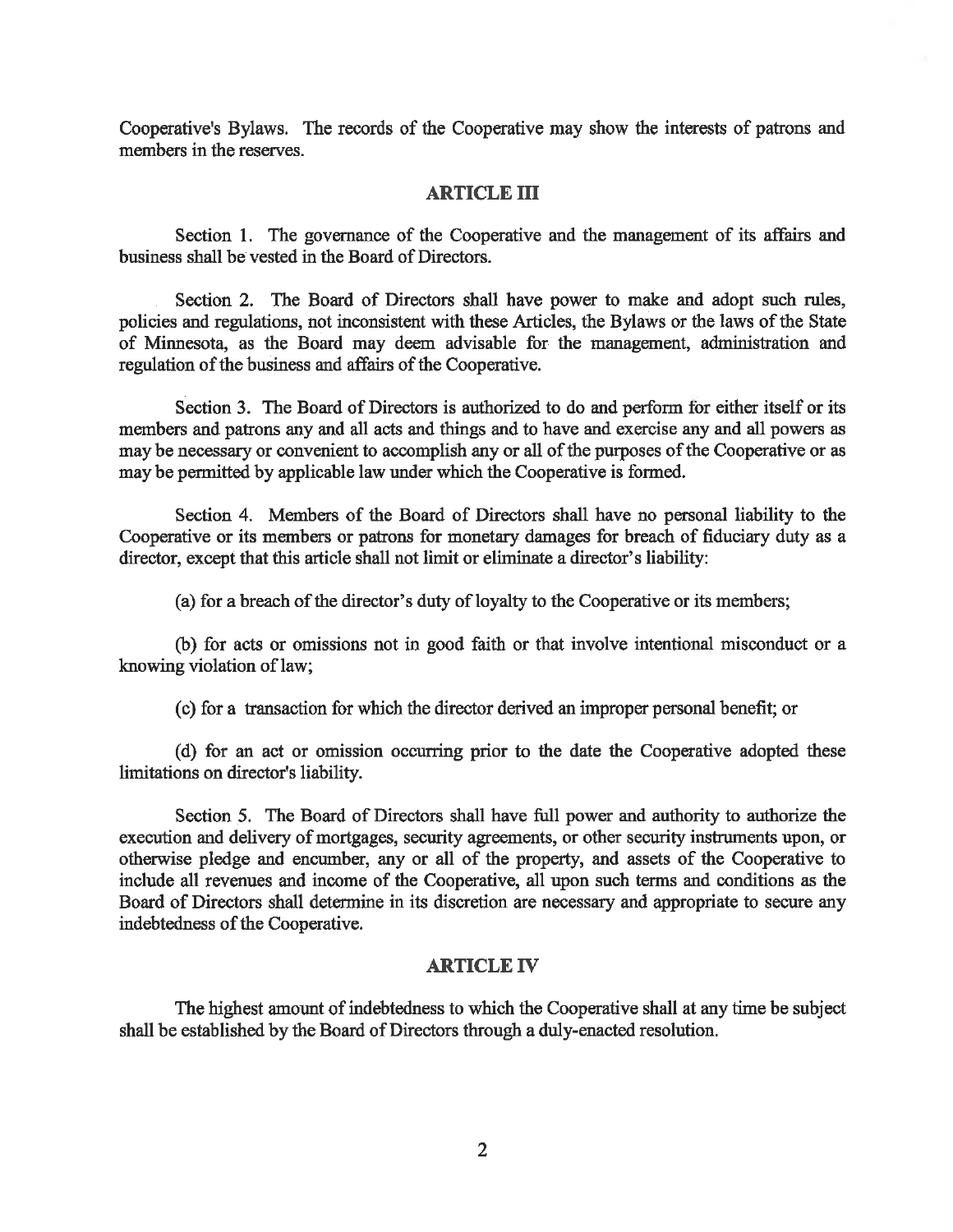## **ARTICLE V**

Section 1. Any person may become a member of the Cooperative as set forth in the Bylaws. No person shall hold more than one membership in the Cooperative.

Section 2. Each member shall be bound by these Articles, the Bylaws, applicable law, and the rules, policies and regulations adopted by the Board, all as amended from time to time.

Section 3. The Bylaws of the Cooperative define and fix the duties and responsibilities of the members, as well as the officers and directors of the Cooperative and may also contain any other provision for the regulation of the business and affairs of the Cooperative not inconsistent with these Articles of Incorporation or the laws of the State of Minnesota.

## **ARTICLE VI**

The Articles may be altered, amended, or repealed by the affirmative vote of a majority of the members of the Cooperative present in person or voting by other permitted means at any regular or special meeting of the Cooperative's members at which a quorum of the members is registered as being present or represented as present by other permitted means; provided, these Articles shall not be altered, amended, or repealed at any meeting of the members unless notice of such proposed alteration, amendment, or repeal and the text or a summary of such alteration, amendment, or repeal shall have been contained in or provided along with the notice of any such meeting.

IN TESTIMONY WHEREOF, these Amended and Restated Articles of Incorporation were approved by the Cooperative's Board of Directors on August 27, 2015, and adopted by the Cooperative's membership on June 2, 2016, and the following officers' signatures have been affixed in attestation thereof.

In presence of:

Charles Kvare, Board Chair

Joyce Valley, Board Secretary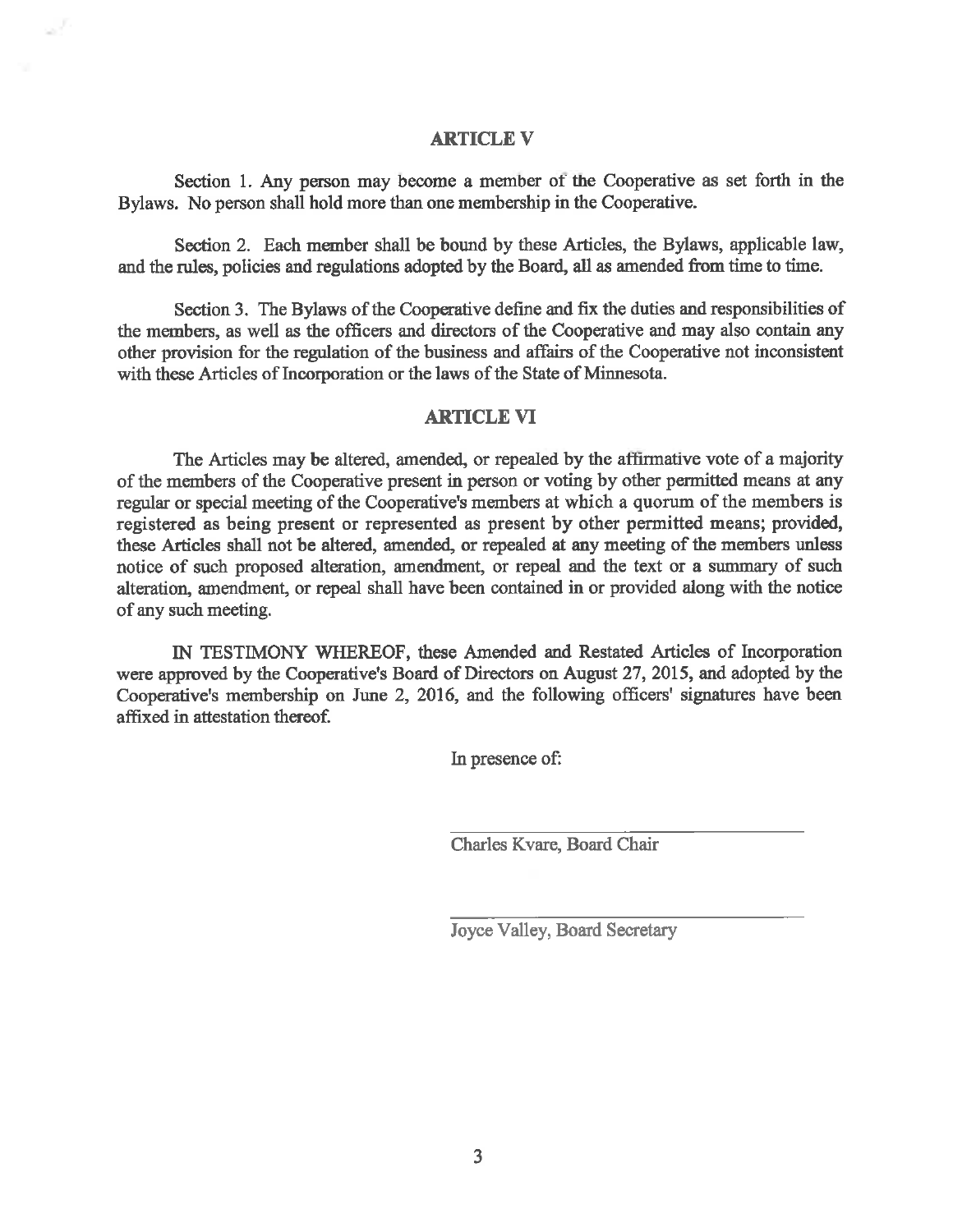# **AMENDMENT TO BYLAWS OF LAKE REGION ELECTRIC COOPERATIVE AS AMENDED AND RESTATED JUNE 6, 2019**

## **INDEX**

## $ARTICLE 1 - GENERAL$

| <b>SECTION 1.1</b> | Adoption       |
|--------------------|----------------|
| <b>SECTION 1.2</b> | Applicable Law |

### ARTICLE 2 – COOPERATIVE MEMBERSHIP

- SECTION 2.1 Member Qualifications
- SECTION 2.2 Membership Procedure
- SECTION 2.3 Membership
- SECTION 2.4 Member Classes
- SECTION 2.5 Membership Agreement
- SECTION 2.6 Joint Membership
- SECTION 2.7 Provision of Cooperative Service
- SECTION 2.8 Suspension or Termination of Cooperative Service
- SECTION 2.9 Grant of Property Rights
- SECTION 2.10 Member Termination

## ARTICLE 3 – MEMBER MEETINGS AND MEMBER VOTING

- SECTION 3.1 Annual and Regular member Meetings
- SECTION 3.2 Special Member Meetings
- SECTION 3.3 Member Action
- SECTION 3.4 Notice of Member Meetings
- SECTION 3.5 Member Quorum
- SECTION 3.6 Credentials and Election Committee
- SECTION 3.7 Member Meeting Voting
- SECTION 3.8 Additional Voting Protocols

# ARTICLE 4 – BOARD OF DIRECTORS

- SECTION 4.1 Director Districts
- SECTION 4.2 Board
- SECTION 4.3 Director Qualifications
- SECTION 4.4 Director Nominations
- SECTION 4.5 Director Terms
- SECTION 4.6 Director Resignation
- SECTION 4.7 Director Removal
- SECTION 4.8 Director Vacancy
- SECTION 4.9 Director Compensation
- SECTION 4.10 Rules and Regulations
- SECTION 4.11 Accounting System and Reports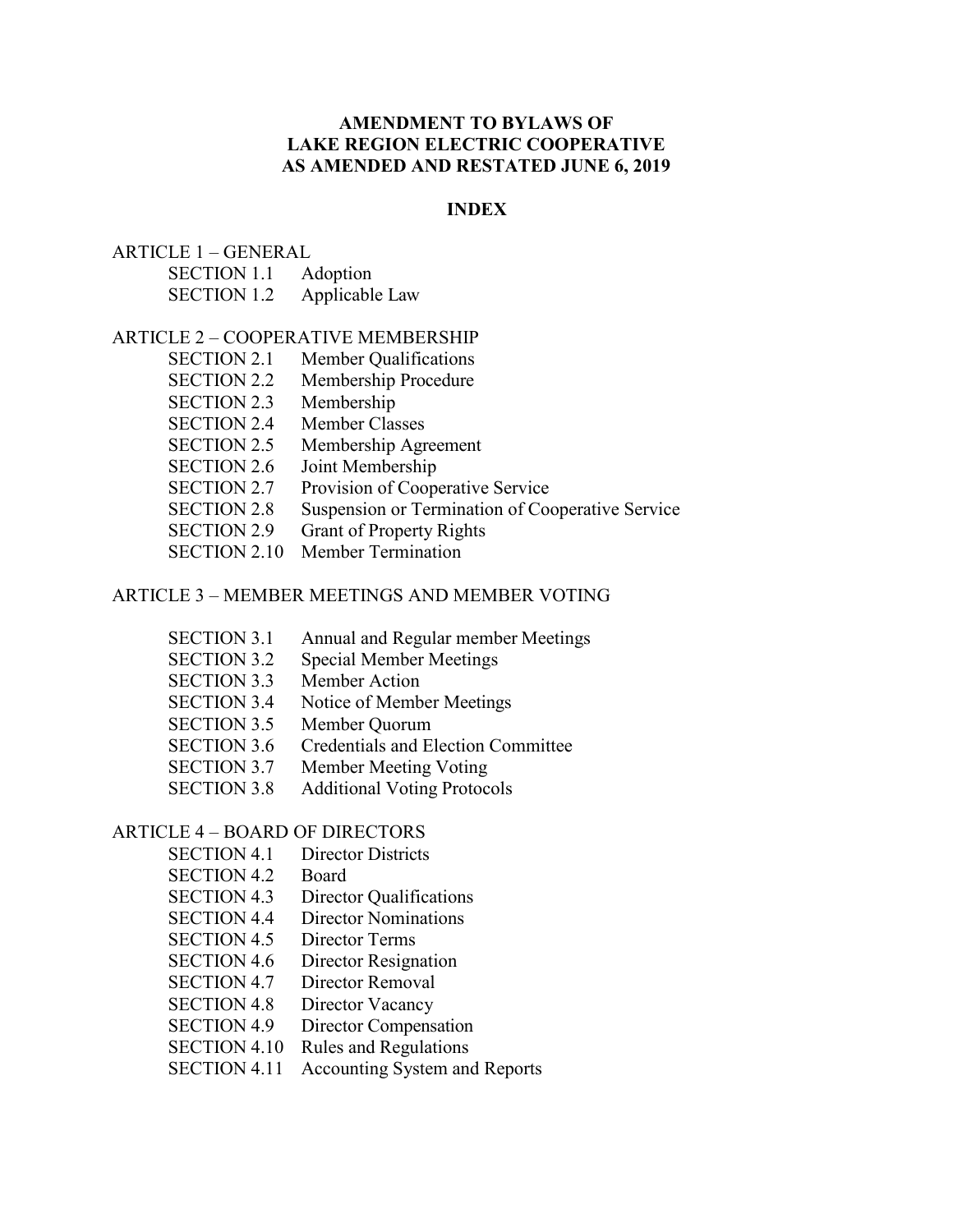### ARTICLE 5 – BOARD MEETINGS AND DIRECTOR VOTING

- SECTION 5.1 Regular Board Meetings
- SECTION 5.2 Special Board Meetings
- SECTION 5.3 Waiver of Board Meeting Notice
- SECTION 5.4 Board Action by Written Consent
- SECTION 5.5 Director Quorum and Voting
- SECTION 5.6 Committees

## ARTICLE 6 – OFFICERS, INDEMNIFICATION, AND INSURANCE

- SECTION 6.1 Required Officers
- SECTION 6.2 Chair
- SECTION 6.3 Vice-Chair
- SECTION 6.4 Secretary
- SECTION 6.5 Treasurer
- SECTION 6.6 Other Officers
- SECTION 6.7 Officer Resignation and Removal
- SECTION 6.8 Officer Contract Rights
- SECTION 6.9 Authority to Execute Documents
- SECTION 6.10 Indemnification
- SECTION 6.11 Insurance

## ARTICLE 7 – COOPERATIVE OPERATION

- SECTION 7.1 Nonprofit and Cooperative Operation
- SECTION 7.2 Allocating Capital Credits
- SECTION 7.3 Notification and Assignment of Capital Credits
- SECTION 7.4 Retiring Capital Credits
- SECTION 7.5 Patron Agreement
- SECTION 7.6 Non-Member Patrons and Non-Member Non-Patrons
- SECTION 7.7 Reasonable Reserves
- SECTION 7.8 Contract

# ARTICLE 8 – DISPOSITION OF COOPERATIVE ASSETS

SECTION 8.1 Transfer of Cooperative Assets

### ARTICLE 9 – MISCELLANEOUS

- SECTION 9.1 Electronic Documents and Actions
- SECTION 9.2 Bylaw Amendment
- SECTION 9.3 Rules of Order
- SECTION 9.4 Fiscal Year
- SECTION 9.5 Notice and Communication
- SECTION 9.6 Borrowing and Securing Indebtedness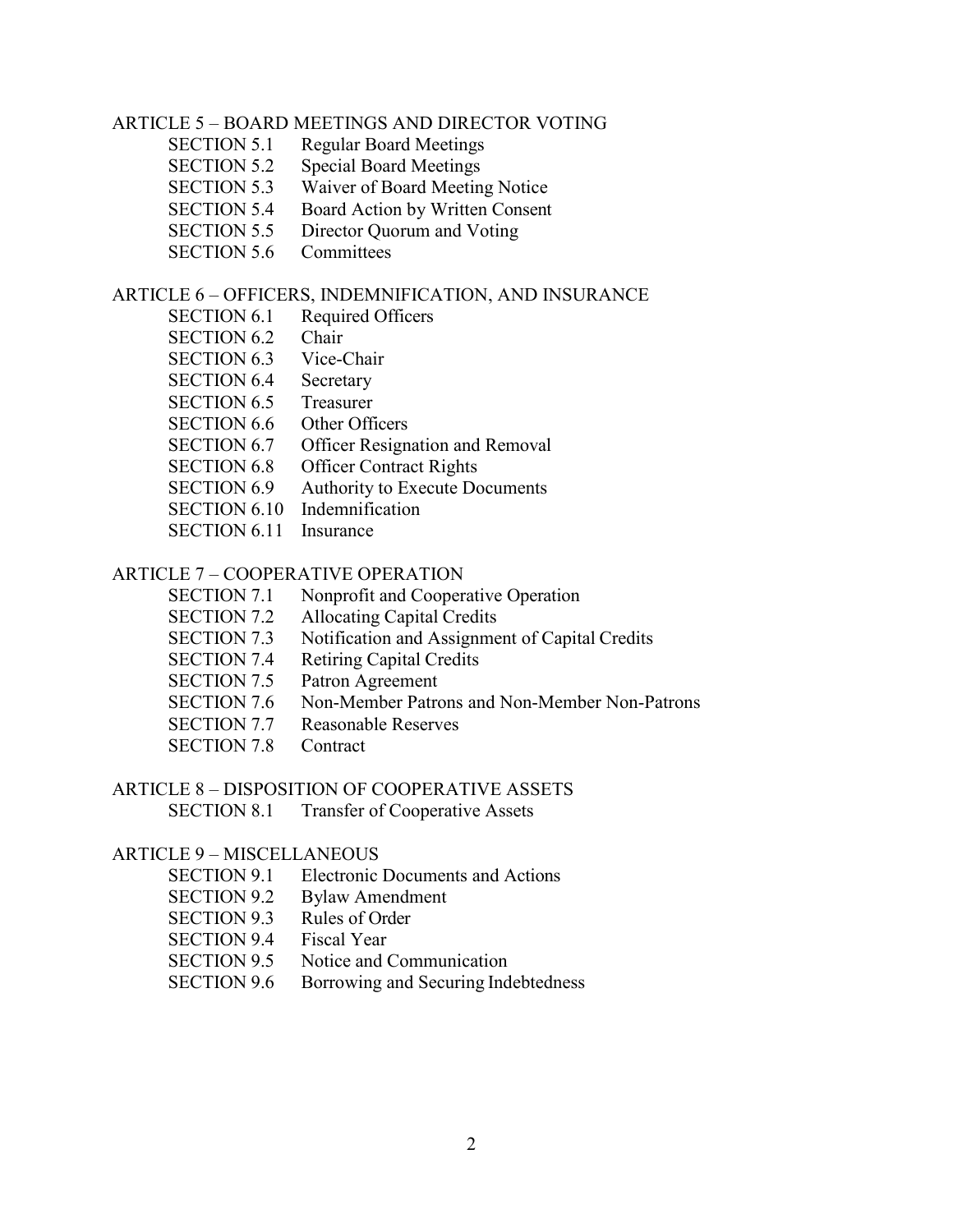Lake Region Electric Cooperative Bylaws As Amended and Restated June 6, 2019

### Article 1 – General

Section 1.1 – Adoption. These Amended and Restated Bylaws of Lake Region Electric Cooperative (the "Cooperative") shall constitute the Bylaws of the Cooperative as of June 6, 2019 ("Bylaws"), and shall restate and replace fully any prior Bylaws of the Cooperative.

Section 1.2 – Applicable Law. These Bylaws are subject to applicable law and the Articles of Incorporation, as may be amended and/or restated, of the Cooperative ("Articles"). If, and to the extent that, a Bylaw conflicts with law or the Articles, then the law or Articles control.

#### Article 2 – Cooperative Membership

Section 2.1 – Member Qualifications. Except as otherwise provided in these Bylaws, an Individual or Entity may become and remain a Member of the Cooperative only if: (1) the Individual or Entity is a person with the capacity to enter legally binding contracts ("Person"); and (2) the Person consumes, receives, purchases, or otherwise uses ("Uses"), or requests or agrees to Use, when available, electric energy generated, transmitted, distributed, sold, supplied, furnished, or otherwise provided ("Provided") by the Cooperative. A "Cooperative Service" is: (1) electric energy Provided by the Cooperative; and (2) such other goods or services Provided by the Cooperative as determined by the Cooperative's Board of Directors ("Board") to be included within the term Cooperative Service for purposes of these Bylaws.

An "Entity" includes a domestic or foreign: cooperative; business or nonprofit corporation; sole proprietorship; unincorporated association; limited liability company; partnership; trust; estate; persons having a joint or common economic interest; and local, regional, state, federal, or national government, including an agency or division of a government. "Individual" means a natural person or human being. "Occupies" means if a Person resides at, engages in a business at, owns, controls, or otherwise occupies a residence, office, building, premise, structure, facility, or other location ("Location"), the Provision of a Cooperative Service to which Location is the basis of membership.

Section 2.2 – Membership Procedure. A Person, either as an Individual or through an Entity not considered legally separate from the Person, may not hold more than one (1) membership in the Cooperative. Except as otherwise provided in these Bylaws or by the Board, a qualified Person seeking to become or remain a Member ("Applicant") must complete the procedures stated in this Bylaw to the Cooperative's satisfaction ("Membership Procedures") within a reasonable time of using the first Cooperative Service Used by the Applicant.

To become or remain a Member, an Applicant agrees to, among other requirements set forth in the Cooperative's membership application, (as currently existing or as later adopted or amended):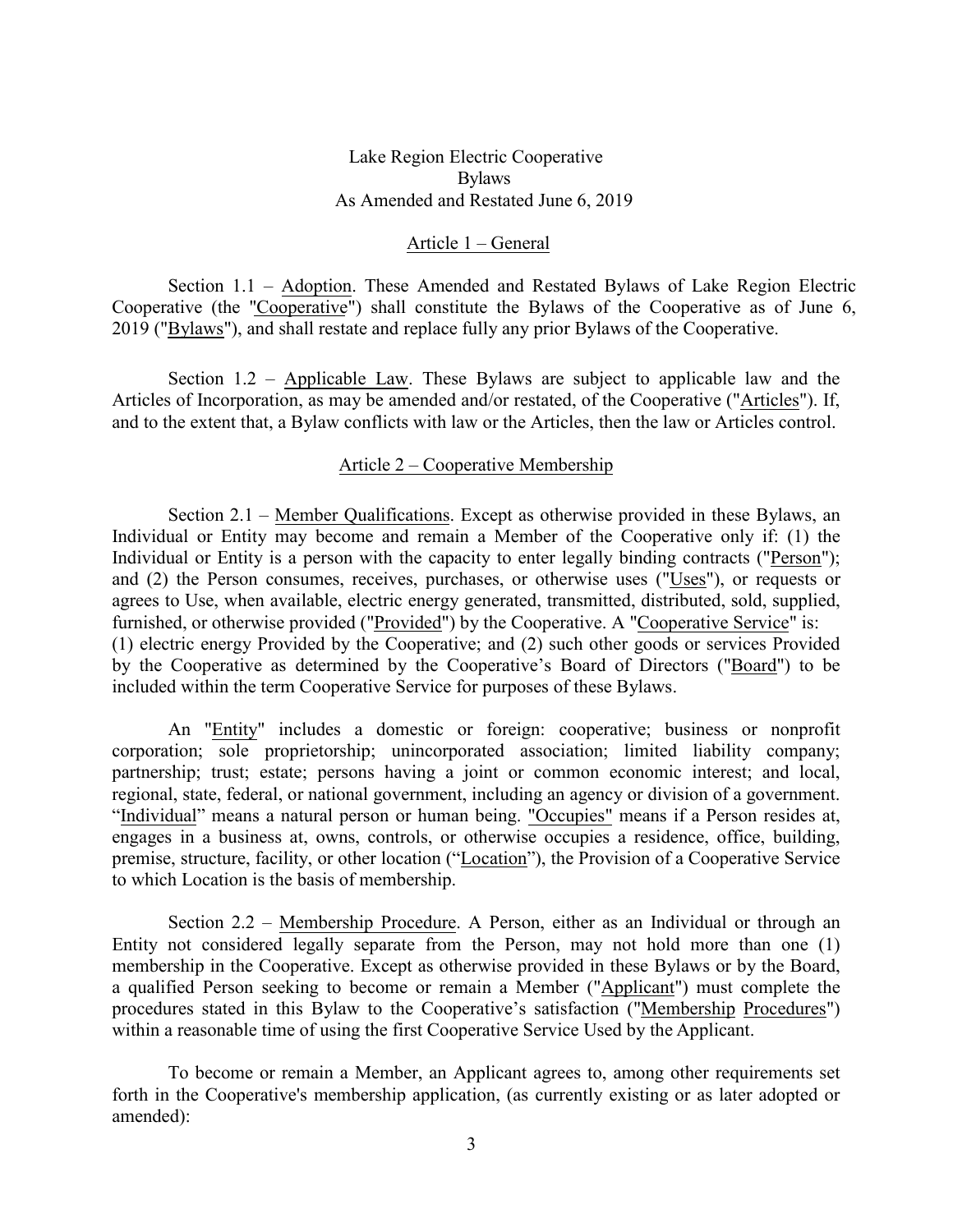- (1) comply with the Governing Documents;
- (2) ensure that Member Equipment connected to Cooperative Equipment, and any act or omission involving Member Equipment connected to Cooperative Equipment, complies with the Governing Documents;
- (3) be a Member;
- (4) at prices, rates, or amounts determined by the Board, and pursuant to the terms, conditions, time, and manner specified by the Cooperative, pay the Cooperative for: (A) Cooperative Services Provided to the Applicant or Provided to or for a Location Occupied by the Applicant; (B) dues, assessments, fees, deposits, contributions, and other amounts required by the Governing Documents; and (C) interest, late payment fees, and collection costs, including attorney and collection fees, related to amounts owed, but not timely paid, to the Cooperative;
- (5) voluntarily receives an annual subscription to the Cooperative's member publication and to pay an annual subscription price through dues, assessments, fees, rates, and other amounts charged or assessed by the Cooperative.

The "Governing Documents" are the written membership application signed by an Applicant or Member and the following documents and actions, all as currently existing or as later adopted or amended: (1) all laws regarding or affecting the Cooperative's property, property rights, and assets ("Assets"), the Cooperative's operation, the Cooperative's Members and Patrons, the Provision and Use of Cooperative Services, Cooperative Equipment, and Member Equipment connected to Cooperative Equipment; (2) the Articles; (3) these Bylaws; (4) the Cooperative's service rules and regulations; (5) the Cooperative's rate or price schedules; and (6) all rules, regulations, requirements, guidelines, procedures, policies, programs, determinations, resolutions, or actions taken, adopted, promulgated, or approved by the Cooperative. A copy of the Governing Documents will be available for Member review at the Cooperative's office. A Cooperative Director, Officer, employee, agent, or representative ("Cooperative Official") shall provide access to the Governing Documents in accordance with the requirements of the Governing Documents.

"Cooperative Equipment" is a product, equipment, structure, facility, or other good owned, controlled, operated, or furnished by the Cooperative. "Member Equipment" is a product, equipment, structure, facility, or other good: (1) owned, controlled, operated, or furnished by an Applicant or Member; and (2) located on property owned, controlled, operated, or furnished by an Applicant or Member.

Section  $2.3$  – Membership. Except as otherwise provided in these Bylaws or by the Board, a qualified Person becomes a member of the Cooperative ("Member") and consents to being a Member upon Using, or requesting or agreeing to Use, a Cooperative Service Provided by the Cooperative and upon completing the Membership Procedure. For good cause determined by the Board, the Board may refuse a qualified Person membership in the Cooperative. Except as otherwise provided in these Bylaws or by the Board in advance and in writing, a Cooperative membership, and a right or privilege associated with the Cooperative membership, may not be sold, purchased, assigned, disposed of, acquired, or otherwise transferred.

Section 2.4 – Member Classes. Based upon the Cooperative Service Used or to be Used by a Member, the Cooperative may group Members in classes as may be determined and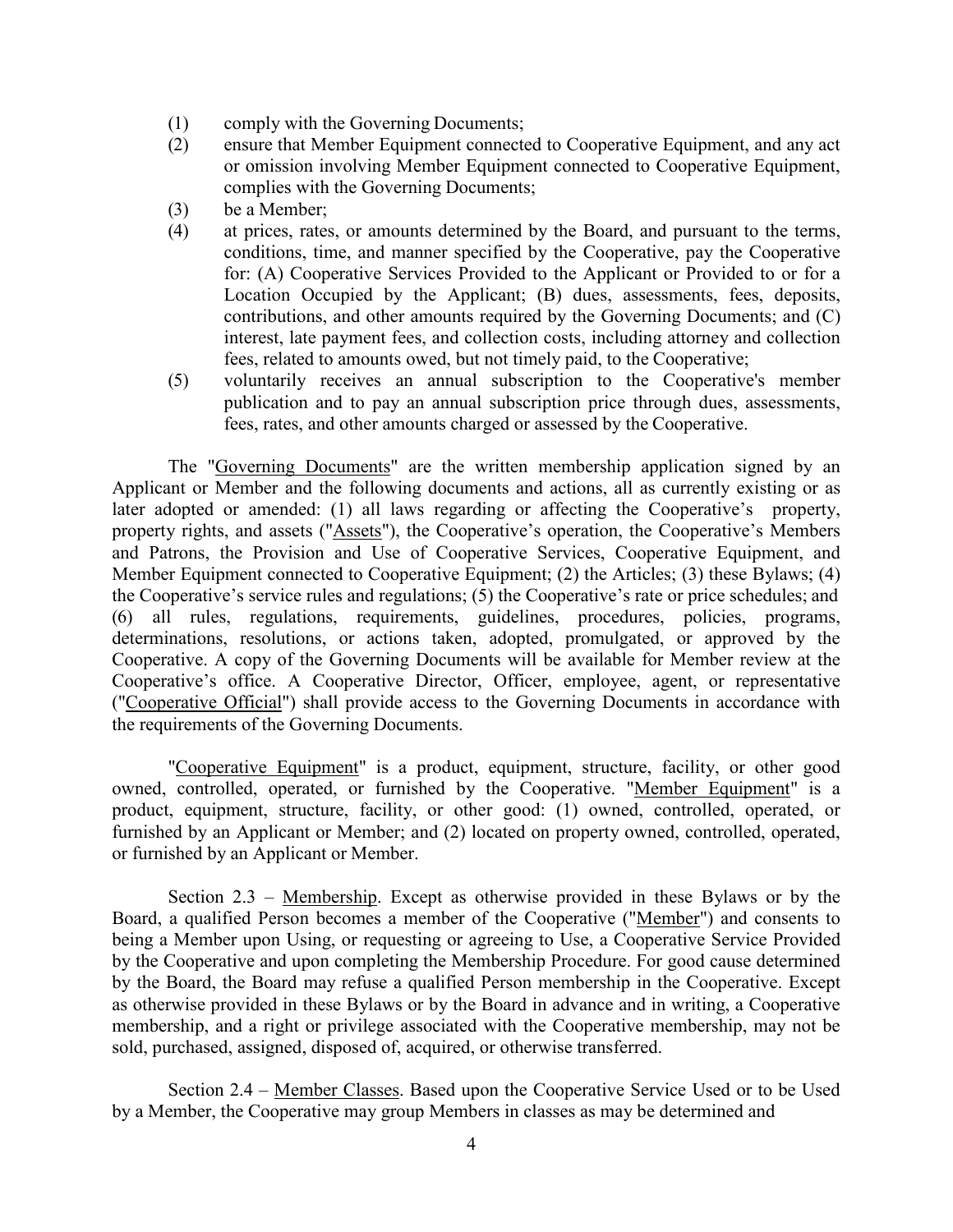approved by the Board ("Member Classes"). Except as otherwise provided in these Bylaws or determined by the Board in approving a Member Class, a Member includes all Member Classes and all Members have the same rights and obligations.

Section 2.5 – Membership Agreement. A Member shall: (1) comply with the Governing Documents; (2) provide and maintain a current mailing address and telephone number with the Cooperative; and (3) pay the Cooperative for the Cooperative's damages, costs, or expenses, including attorney fees and legal expenses, caused by or associated with the Member's failure to comply with the Governing Documents. If a Member fails to comply with the Governing Documents, then, as provided in these Bylaws, the Cooperative may suspend or terminate the Member or a Cooperative Service Provided to the Member. Regardless of whether money damages are available or adequate, the Cooperative may: (1) bring and maintain a legal action to enjoin the Member from violating the Governing Documents; and (2) bring and maintain a legal action to order the Member to comply with the Governing Documents. The Articles and these Bylaws are contracts between the Cooperative and a Member.

Section 2.6 – Joint Membership. Individuals who qualify independently to be Members may hold a joint membership in the Cooperative ("Joint Membership"). A Joint Membership may consist only of Individuals engaged in a common enterprise concerning, or Individuals occupying, the same Location to or for which the Cooperative Provides or will Provide a Cooperative Service. If a husband and wife qualify to be Members, and unless or until the husband and wife notifies the Cooperative otherwise in writing, then the husband and wife hold a Joint Membership.

(a) Creating a Joint Membership. Except as otherwise provided in these Bylaws, to hold a Joint Membership, qualified Individuals must jointly complete the Membership Procedures within a reasonable time of initially Using, or requesting or agreeing to Use, the first Cooperative Service Used or to be Used. Qualified Individuals become joint Members of the Cooperative ("Joint Members") and consent to being Joint Members in the same manner as Members become Members and consent to being Members. As provided by the Board, a Member may convert the Member's Individual membership to a Joint Membership with a qualified Individual. While a Joint Member, a qualified Individual may become or remain a separate, non-Joint Member by Using a Cooperative Service at a Location different from the Joint Membership Location.

(b) Rights and Obligations of Joint Members. Except as otherwise provided in these Bylaws, a Joint Member has and enjoys the rights, benefits, and privileges, and is subject to the obligations, requirements, and liabilities, of being a Member. Joint Members are jointly and severally liable for complying with the Governing Documents. As used in these Bylaws, and except as otherwise provided in these Bylaws, a membership includes a Joint Membership and a Member includes a Joint Member. For a Joint Membership:

- (1) notice of a meeting provided to one Joint Member constitutes notice to all Joint Members;
- (2) waiver of notice of a meeting signed by one Joint Member constitutes waiver of notice for all Joint Members;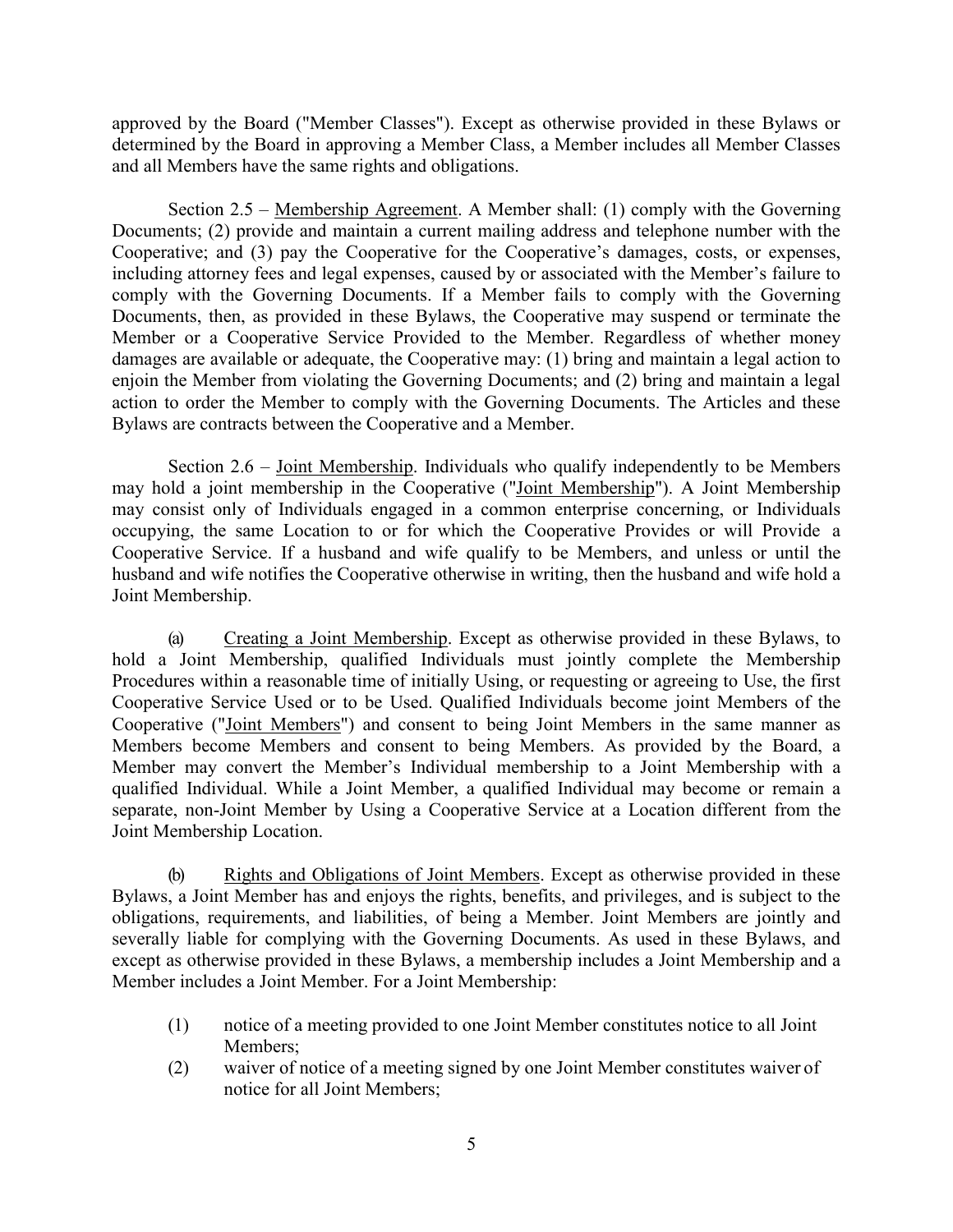- (3) the presence of one or more Joint Members at a meeting constitutes the presence of one Member at the meeting;
- (4) the presence of one Joint Member at a meeting waives notice of the meeting for all Joint Members;
- (5) the presence of one Joint Member at a meeting may invalidate a Mail Ballot previously mailed by the Joint Member;
- (6) if only one Joint Member votes on a matter; signs a petition, consent, waiver, or other document; or otherwise acts, then the vote, signature, or action binds the Joint Membership and constitutes one vote, signature, or action;
- (7) if more than one Joint Member votes on a matter; signs a petition, consent, waiver, or other document; or otherwise acts, then the first vote, signature, or action received by the Cooperative binds the Joint Membership and constitutes one vote, signature, or action of the Joint Members;
- (8) except upon the cessation of the legally recognized relationship, the suspension or termination of a Joint Member constitutes the suspension or termination of all Joint Members; and
- (9) a Joint Member qualified to be a member of the Board ("Director") may be a Director, regardless of whether another Joint Member is qualified to be a Director, but if more than one Joint Member is qualified to be a Director, then only one Joint Member may be a Director.

(c) Terminating a Joint Membership. Joint Members shall notify the Cooperative in writing of a cessation of the common enterprise or the occupancy of the same Location forming the basis for the Joint Membership. Upon determining or discovering the cessation of the qualifying relationship:

- (1) if one Joint Member remains qualified to be a Member and continues to Use a Cooperative Service at the same Location, then the Joint Membership converts to a membership comprised of such Individual;
- (2) if more than one Joint Member remains qualified to be a Joint Member and continues to Use a Cooperative Service at the same Location, then the Joint Membership converts to a new Joint Membership comprised of such Individuals; and
- (3) if no Joint Member remains qualified to be a Member and continues to Use a Cooperative Service at the same Location, then the Joint Membership terminates.

Section 2.7 – Provision of Cooperative Service. A Member shall comply with any and all procedures required by the Cooperative regarding the Provision of a Cooperative Service. Based upon different costs of Providing a Cooperative Service to different groups of Members, the Cooperative may charge each group a different rate or price for Providing the Cooperative Service. The Cooperative will use reasonable efforts to Provide Cooperative Services to Members in a reasonable manner. The Cooperative, however, does not insure, guarantee, or warrant that it will provide adequate, continuous, or non-fluctuating electric energy or other Cooperative Service.

Section 2.8 – Suspension or Termination of Cooperative Service. After providing a Member reasonable notice and an opportunity to comment orally or in writing, the Cooperative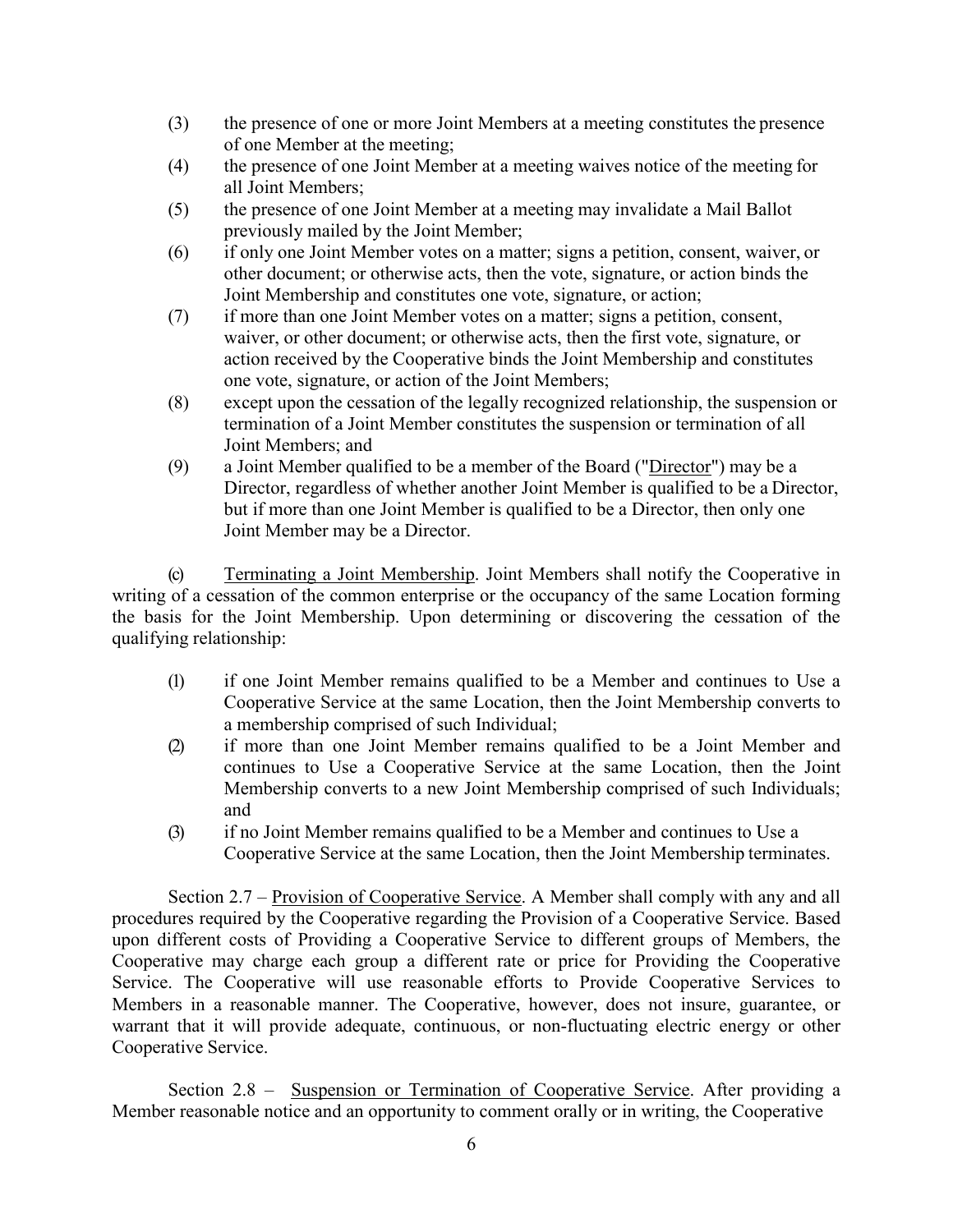may suspend or terminate the Provision of a Cooperative Service to the Member for good cause. Without providing a Member notice or an opportunity to comment, the Cooperative may suspend or terminate the Provision of a Cooperative Service to the Member upon determining or discovering:

- (1) that Cooperative Equipment used to Provide the Cooperative Service has been tampered with, altered, interfered with, damaged, or impaired;
- (2) that Member Equipment connected to Cooperative Equipment adversely impacts the Cooperative's ability to safely, reliably, and efficiently operate the Cooperative or Provide a Cooperative Service;
- (3) the unsafe condition of Cooperative Equipment or Member Equipment connected to Cooperative Equipment; or
- (4) an imminent hazard or danger posed by Cooperative Equipment or Member Equipment connected to Cooperative Equipment.

Section 2.9 – Grant of Property Rights. As required by the Cooperative for a Cooperative Purpose, a Member shall, at no compensation, cost or fee: (1) provide the Cooperative safe and reliable access to or use of real or personal property in which the Member possesses a legal or equitable right or interest ("Member Property"); and (2) pursuant to terms and conditions specified by the Cooperative, grant or convey to the Cooperative a written or oral easement, right-of-way, license, or other right or interest in Member Property, and execute any necessary documents regarding this grant or conveyance.

A "Cooperative Purpose" is at any time, and in a manner determined by the Cooperative: (1) purchasing, installing, constructing, inspecting, monitoring, operating, repairing, maintaining, removing, relocating, upgrading, or replacing Cooperative Equipment or Member Equipment connected to Cooperative Equipment; (2) clearing, trimming, removing, or managing any trees, bushes, brush, or other vegetation; (3) Providing a Cooperative Service to a Member or one or more other Members; (4) monitoring, measuring, or maintaining a Cooperative Service Provided to a Member or one or more other Members; (5) Providing electric energy to a Person or one or more other Persons; (6) monitoring, measuring, or maintaining electric energy Provided to a Person or one or more other Persons; (7) authorizing, permitting, satisfying, or facilitating an obligation incurred, or right granted, by the Cooperative regarding use of Cooperative Equipment; or (8) safely, reliably, and efficiently operating the Cooperative or Providing a Cooperative Service.

Section 2.10 – Member Termination. Except as otherwise provided in these Bylaws, a Member is terminated upon: (1) the Member's death, legal dissolution, or legal cessation of existence; (2) the Member requesting termination; or (3) the Cooperative learning that the Member has permanently ceased Using a Cooperative Service. Termination of a Member does not release the Member from debts, liabilities, or obligations owed to the Cooperative.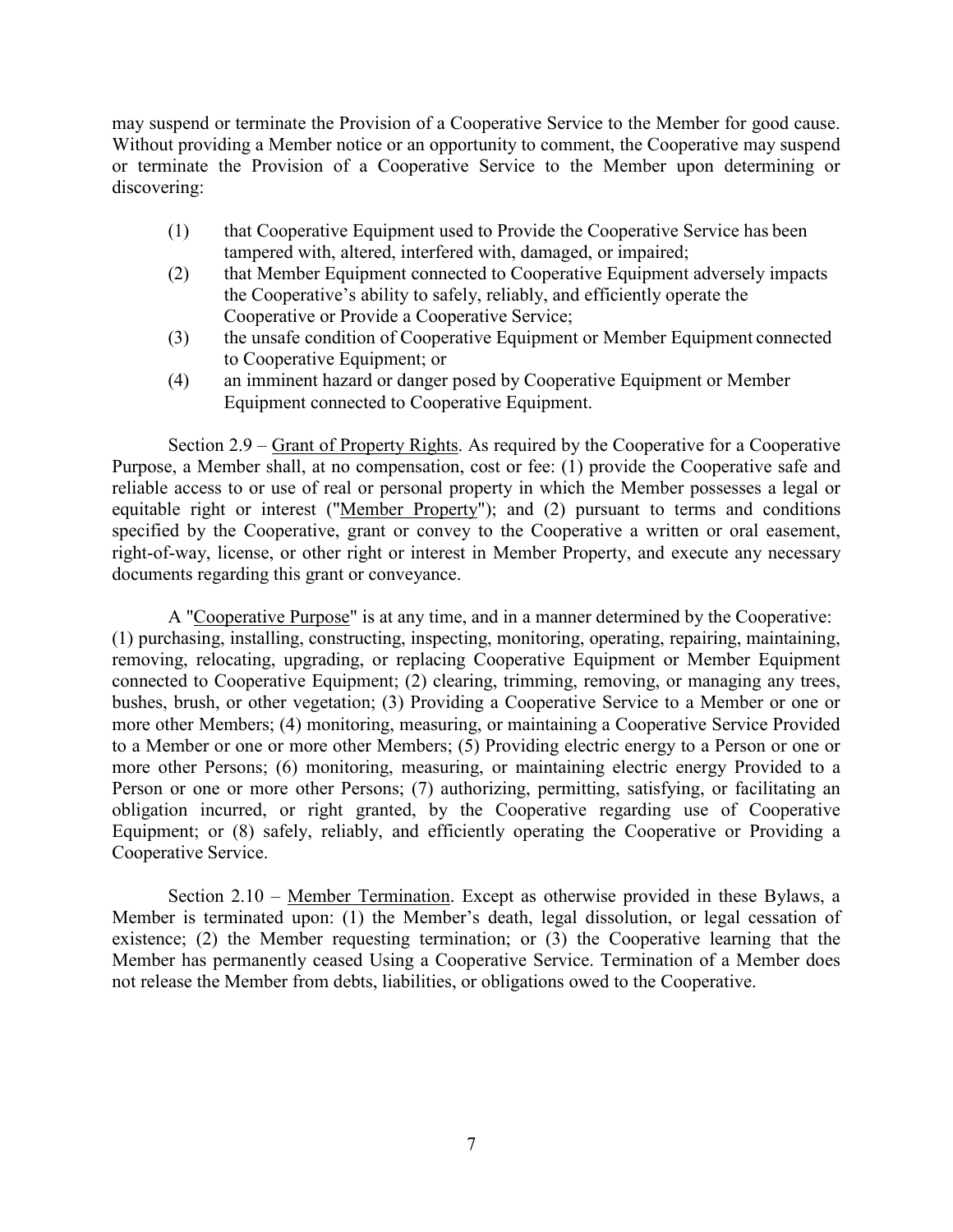#### Article 3 – Member Meetings and Member Voting

Section 3.1 – Annual and Regular Member Meetings. The Cooperative: (1) shall annually hold a meeting of Members ("Annual Member Meeting"); and (2) may regularly hold meetings of Members ("Regular Member Meetings"). The Cooperative's failure to hold an Annual or Regular Member Meeting does not affect an action taken by the Cooperative. At each Annual Member Meeting, a Cooperative Official shall provide a written or oral report regarding the activities and financial condition of the Cooperative*.* 

Section 3.2 – Special Member Meetings. The Cooperative shall hold a special meeting of Members ("Special Member Meeting") upon receiving: (1) a written or oral request from the Board through the affirmative vote of a majority of the Directors or from the Chair; or (2) one or more written demands signed and dated within thirty (30) days of the first signature by at least twenty percent (20%) of the total number of Members in good standing ("Total Membership") ("Member Demand").

Section 3.3 – Member Action. Except as otherwise provided in these Bylaws, Members may not act without a Member Meeting. The Board shall determine the agenda, program, and order of business for all Member Meetings, and shall determine the date, time, and location of any Member Meeting. Except as otherwise provided by the Board before or at a Member Meeting, for each Member Meeting, Members may consider, vote, or act only upon a matter described in the notice of the Member Meeting. Any Member may introduce a resolution at a meeting of the Members that is different than a matter described in the notice of the Member Meeting, so long as said resolution is submitted in written form. However, any such resolution that is approved by the Members shall not be binding upon the Cooperative and shall be advisory only.

### Section 3.4 – Notice of Member Meetings.

(a) Notice of Annual Regular Member Meeting. Notice of an Annual or Regular Member Meeting shall be given by the Secretary in the official publication of the Cooperative for two (2) months prior to a meeting, or in a legal newspaper published or circulated in the counties in which the Cooperative has Member Districts at least two (2) weeks previous to the date of a meeting, or by mailing notice thereof to each and every Member not less than fifteen (15) days previous to the date of a meeting.

(b) Notice of Special Member Meeting. Notice of a Special Member Meeting shall be given by the Secretary in the official publication of the Cooperative for one (1) month prior to a meeting, or in a legal newspaper published or circulated in the counties where the Cooperative operates at least two (2) weeks previous to the date of a meeting, or by mailing notice thereof to each and every Member not less than fifteen (15) days previous to the date of a meeting. Such notice shall be issued within ten (10) days after a Board or Chair request, or presentation of a Member Demand, for a Special Member Meeting, and a Special Member Meeting shall be held within sixty (60) days from the date of the Board or Chair request or Member Demand.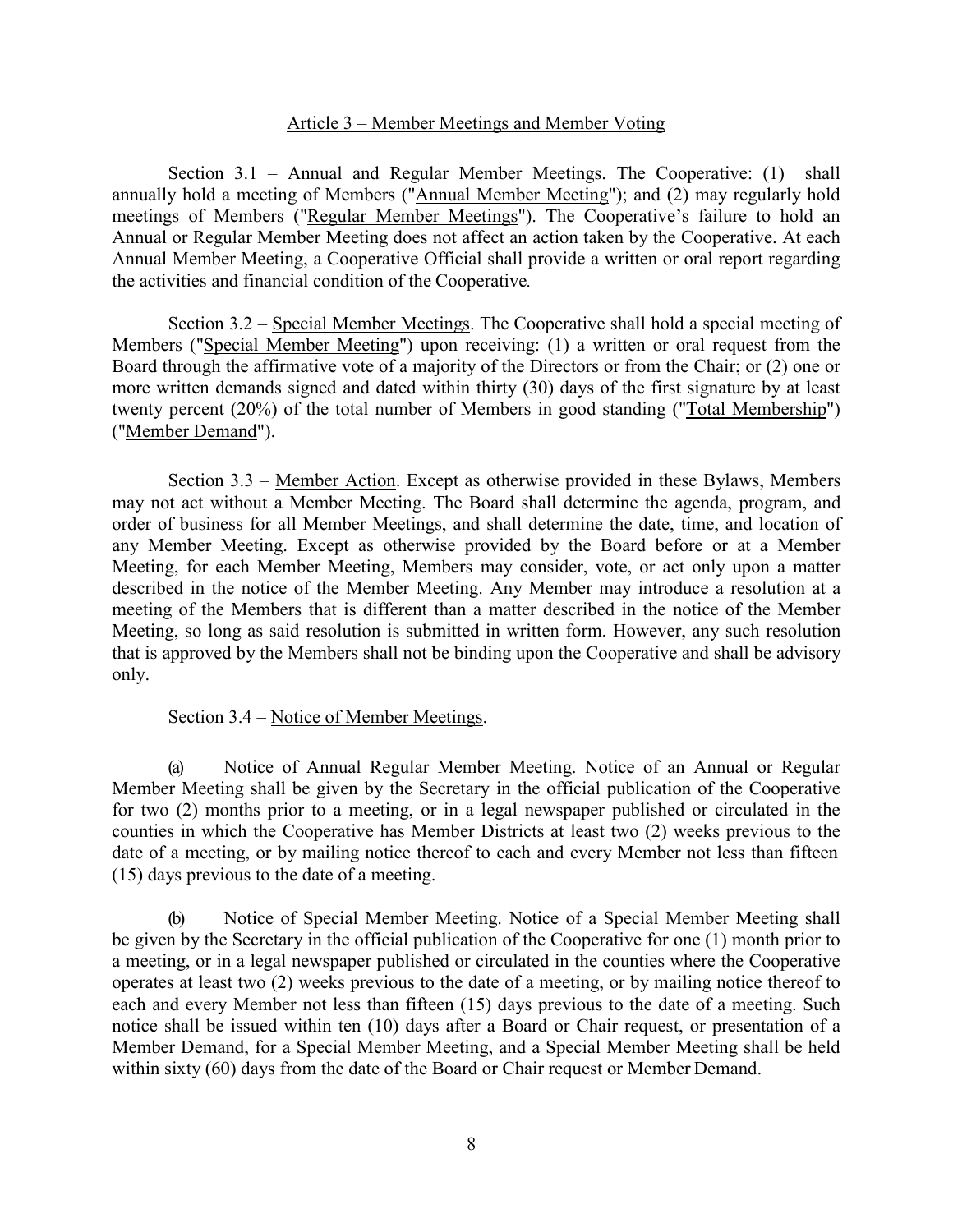(c) As directed by the Board, a Member Meeting notice must indicate the date, time, and location of the meeting, and describe any matter to be considered, voted or acted upon at the meeting.

(d) The failure of any Member to receive notice of any Member meeting shall not invalidate any action which may be taken by the Members at any such Member meeting, whether Annual, Regular, or Special.

Section 3.5 – Member Quorum. The presence at a Member Meeting of at least fifty (50) Members, present in person or represented by mail or Electronic ballot, shall constitute a quorum for the transaction of business at any Member Meeting. If an insufficient number of Members is present to constitute a quorum, a majority of the Members present may adjourn the meeting from time to time without further notice. The presence of a sufficient number of Members to constitute a quorum at any Member Meeting shall be verified by the Chair and Secretary and shall be reported in the minutes of such meeting.

Section 3.6 – Credentials and Election Committee. Before a Member Meeting, the Board shall appoint a Credentials and Election Member Committee ("C&E Committee") for the Member Meeting consisting of an uneven number of Members between three (3) and nine (9). The Board shall select a chair for the C&E Committee who may be, but need not be, a member of the C&E Committee or of the Cooperative. It shall be the responsibility of the C&E Committee to carry out those duties assigned to it by the Board concerning the following: the registration of Members in person or by mail, the supervision of any ballot or other voting, the counting of all ballots or other votes cast in any matter submitted to a Member vote, or any other similar matters as assigned by the Board. In the exercise of its responsibility, the C&E Committee shall consult with the Cooperative's legal counsel. A C&E Committee member must not be: (1) a Cooperative Official or Director candidate; or (2) a Close Relative of a Cooperative Official or Director candidate.

Section 3.7 – Member Meeting Voting.

(a) Director Elections. Directors shall be elected by vote of the Electing Members of each Director District at each Annual Member Meeting. The Secretary of the Cooperative shall place in nomination from Director District Nominations or Member Petition Nominations the names of the candidates from each Director District for which a Director position is scheduled for election. The candidate from each Director District receiving the highest number of votes cast by the Electing Members from such Director District present in person or voting by other permitted means at such Member Meeting shall be considered elected as a Director. In the event there is only one candidate duly nominated for election to a Director position, the single candidate nominated shall be deemed elected by acclamation as an unopposed candidate, and no voting shall be required for such uncontested Director District election. The notice of the Annual Member Meeting shall state the name of the candidate elected by acclamation, and the individual presiding at the Annual Member Meeting may announce that the uncontested candidate was elected by acclamation, and that no vote was required. Each elected Director shall take office as of the time set forth below in Section 4.5.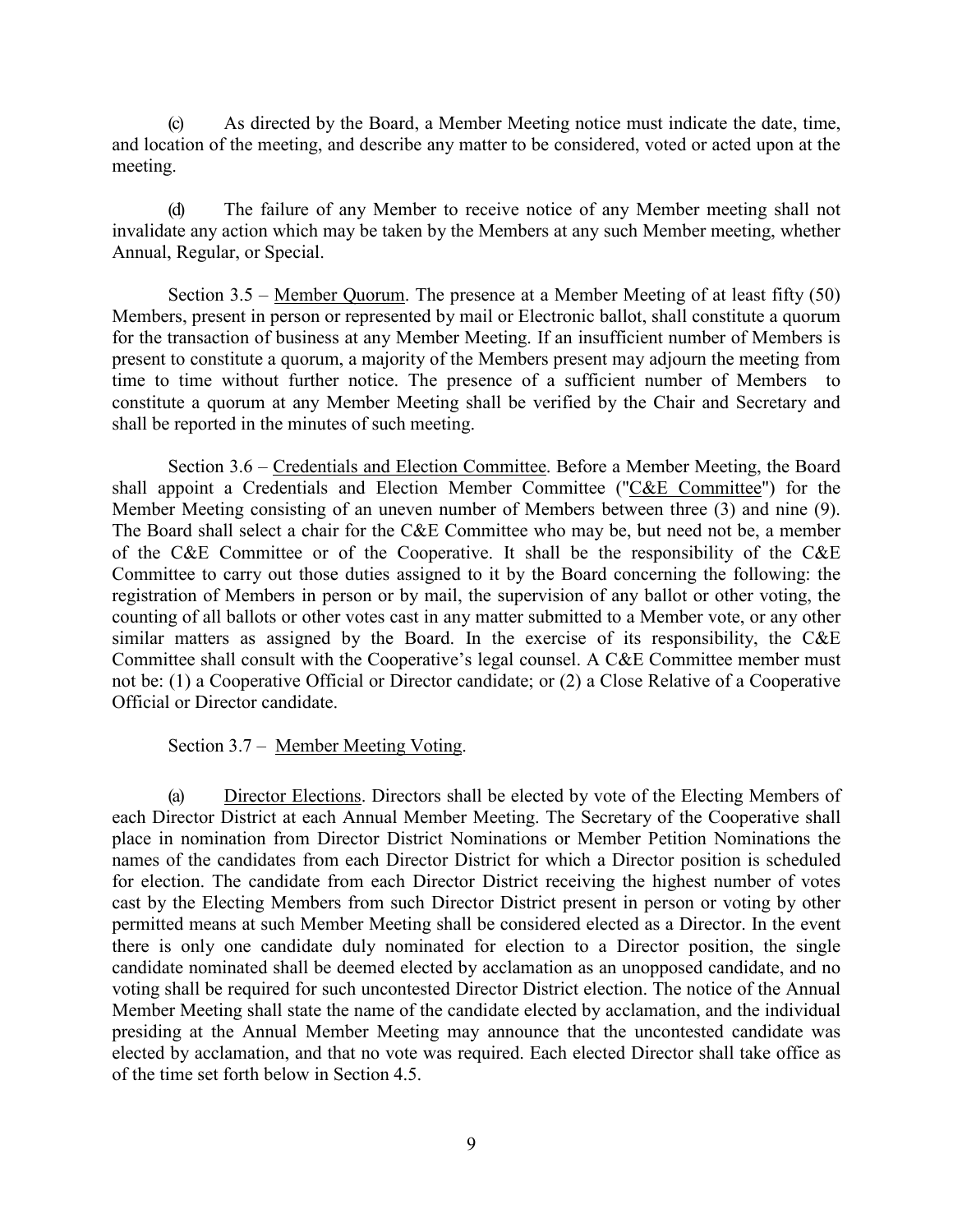A Member may be an "Electing Member" for only one Director District. For purposes of determining eligibility of a Member for Director District election voting, a Member will be deemed to be an "Electing Member" of that Director District in which the records of the Cooperative show the membership of the Member is held. If a Member Uses a Cooperative Service at locations in more than one Director District, then (1) if the Member is an Individual, the Member is deemed an Electing Member of the Director District in which the Member's permanent legal residence is located; and (2) if the Member is an Individual and does not have their permanent legal residence located within a Director District, or if the Member is an Entity, the Member will be deemed an Electing Member of the Director District in which the Member first Used, and continues to Use, a Cooperative Service.

All votes for Directors shall be by ballot submitted by an Electing Member in person, by mail, or by Electronic transmission. The Cooperative shall at each Member Meeting provide a registry which shall be verified by each Member as he/she makes his/her appearance, and forthwith upon such registration, each Electing Member who has not submitted a ballot by mail or Electronic transmission shall receive a "Ballot For Directors" for the election of a Director from the Director District of the Electing Member, if a contested election for such District is to be held at such Member Meeting. Not less than fifteen (15) days before a Member Meeting, the Cooperative shall make available, via mail or Electronically, a "Ballot for Directors" to each Electing Member in the Director Districts from which Directors are to be elected that year in a contested election. A Ballot for Directors shall be in the form prescribed by the Board and shall contain the name of the candidates, listing first any incumbent candidate, then as listed in order of Director District Nominations and next Member Petition Nominations, and shall also contain spaces opposite the candidate's name in which a Member may indicate the Member's vote for such candidate. Any Electing Member of a Director District may vote Electronically or by mail by returning the Ballot for Directors to the Cooperative by enclosing the ballot in a return envelope, which envelope includes the Electing Member's name and address and is addressed to the Secretary. When a Ballot for Directors is received by mail, Electronically or through personal delivery to the Cooperative's official headquarters on or before 9:00 a.m. on the date of a Member Meeting, it shall be accepted and counted as a vote for Directors by ballot of such Electing Member. In the event of a tie vote between two candidates, the Director shall be determined by a flip of a coin with the person whose last name appears first in the alphabet choosing heads or tails and the winner shall be the Director. In the event of a tie vote of more than two candidates, the Director shall be determined by a flip of a coin with each candidate selecting either heads or tails. The candidate whose last name is first in the alphabet shall choose first, the candidate whose last name is second in the alphabet shall choose second, and so on. If more than one candidate is left after the first coin flip, the same process shall be followed until one candidate is left and the last candidate shall be the Director.

(b) Other Member Actions. If upon the determination of the Board there is any other matter to be submitted to the Members for action at a Member Meeting as required by the Articles, these Bylaws or applicable law, including, without limitation, any amendments to the Articles or these Bylaws, the Members approve such matter if (i) a quorum is established, and (ii) a majority (or greater percentage as otherwise may be required) of the Members present in person or voting by other permitted means at such Member Meeting vote in favor of the matter.

All votes for Member action shall be by ballot submitted by a Member in person, by mail,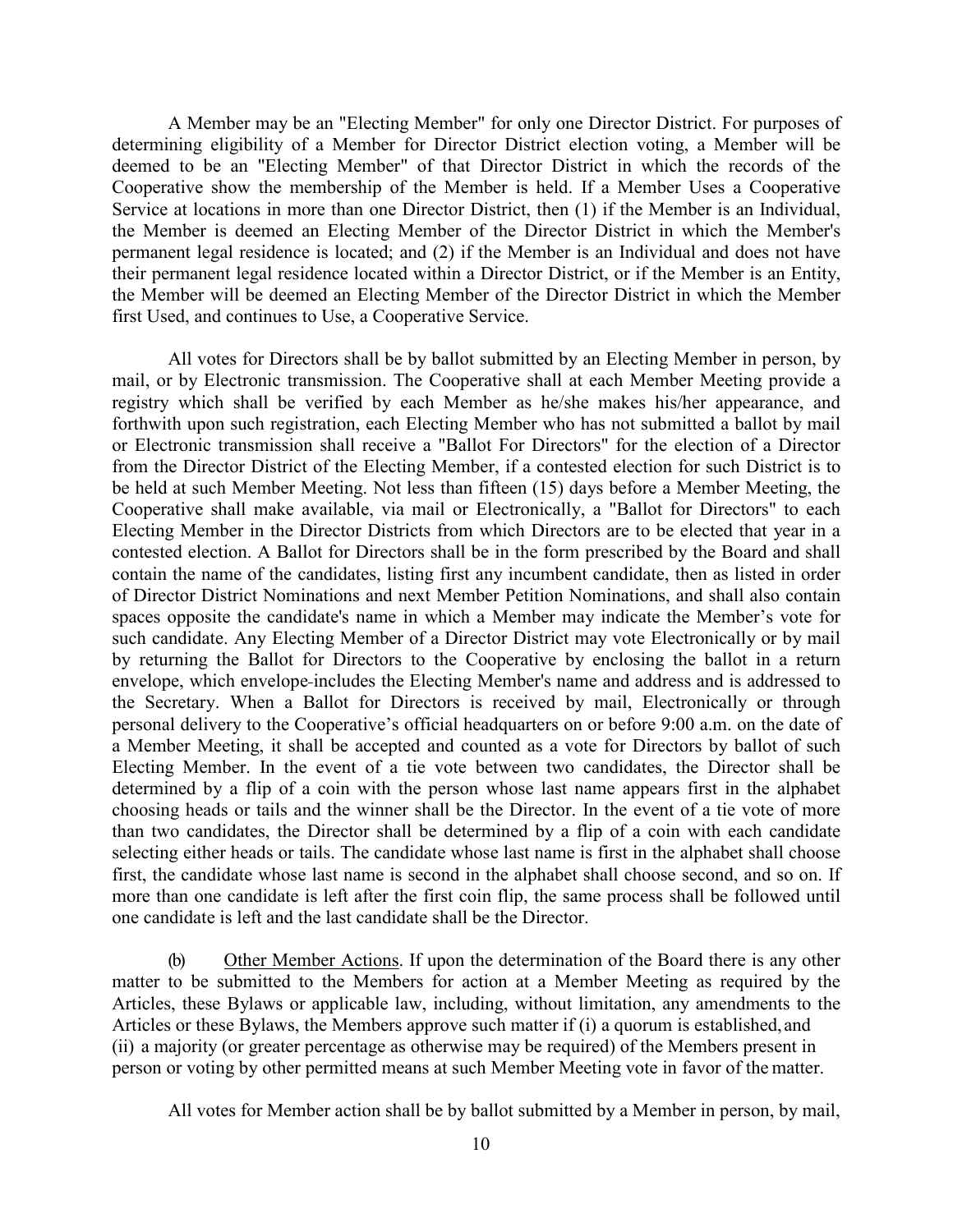or by Electronic transmission. In the event a matter is to be submitted to the Members for action at a Member Meeting, the Cooperative shall provide a registry which shall be verified by each Member as he/she makes his/her appearance, and forthwith upon such registration, each Member who has not submitted a ballot by mail or Electronic transmission shall receive a "Member Action Ballot" for the matter to be acted upon. Not less than fifteen (15) days before a Member Meeting at which Member action is to be taken, the Cooperative shall make available, via mail or Electronically, a "Member Action Ballot" to each Member. A Member Action Ballot shall be in the form prescribed by the Board and shall contain the exact text or a summary of the proposed motion, resolution or amendment to be acted upon, and shall also contain spaces opposite the text or summary of such motion, resolution or amendment in which a Member may indicate the Member's affirmative or negative vote thereon. Any Member may vote Electronically or by mail by returning the Member Action Ballot to the Cooperative by enclosing the ballot in a return envelope, which envelope includes the Member's name and address and is addressed to the Secretary. When a Member Action Ballot is received by mail, Electronically or personal delivery to the Cooperative's official headquarters on or before 9:00 a.m. on the date of a Member Meeting, it shall be accepted and counted as a vote by ballot of such Member.

Section 3.8 – Additional Voting Protocols.

(a) Each Member shall be entitled to one (1) vote upon each matter submitted to a vote at a Member Meeting, except that Directors elections shall be voted upon solely by the Electing Members of a Director District. Proxy voting shall not be permitted. At all Member Meetings at which a quorum is present, all matters submitted to the Members of action shall be decided by a vote of a majority of the Members voting thereon at such meeting in person, by mail, or Electronic transmission, except as otherwise provided by law, the Articles, or these Bylaws.

(b) Whenever these Bylaws require or provide for a vote of the Members, the spouse of a Member may vote on behalf of and instead of the Member unless the Member has indicated otherwise. Where a person reasonably represents himself or herself to be the spouse of a Member, the Cooperative may rely upon such reasonable representation and need not conduct further inquiry. However, if the Cooperative deems it necessary to seek further information as to the identity of the purported spouse and such information is not promptly provided, the Cooperative may refuse to accept such person's vote. A Member who wishes to prevent his or her spouse from voting on such Member's behalf shall deliver a written, signed and dated notice to the Cooperative's office.

(c) To vote in person for an Entity Member, an Individual must present evidence requested by and satisfactory to the Cooperative that the Individual is authorized to vote for the Entity Member. Any ballot submitted for an Entity Member must be submitted by the president or secretary, a partner designated by the partners to have authority to act on behalf of the partnership, a trustee of a trust, or persons occupying similar positions of authority for other entities.

(d) A Member may vote or act by mail or Electronic transmission only on an action that may be taken in conjunction with a Member Meeting, and only by the Cooperative delivering a written or Electronic ballot to each Member entitled to vote on such matter.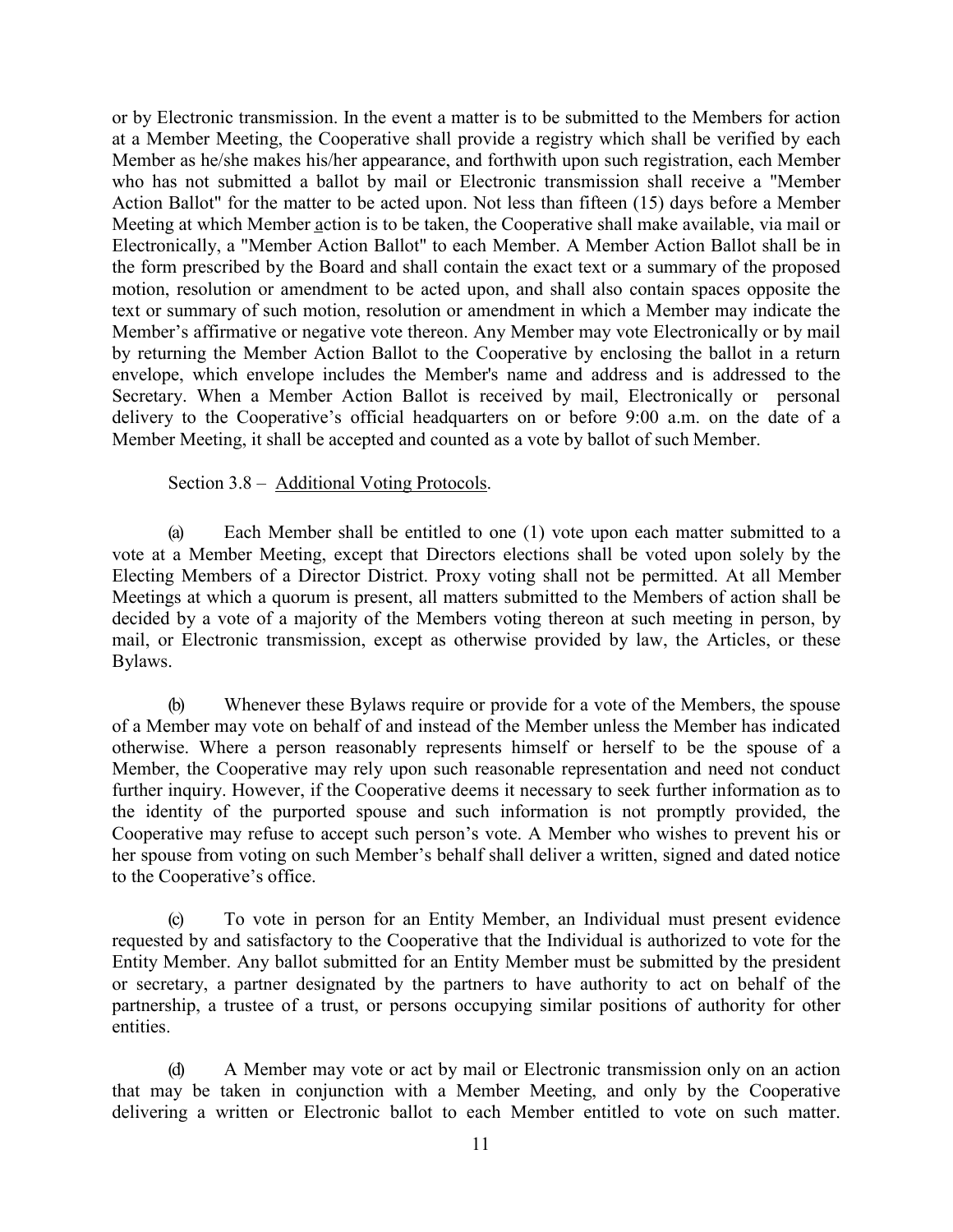Electronic voting shall be permitted only on terms and conditions as approved and prescribed by the Board.

(e) Notwithstanding anything set forth in this Article 3, any failure by a Member to comply with any of the provisions of this Article 3 shall not in any manner whatsoever affect the validity of any matter voted upon by the Members. The failure of any Member to obtain a ballot or ballots shall not invalidate any action be taken by the Members at any Member Meeting.

## Article 4 – Board of Directors

Section  $4.1 -$  Director Districts. The Board shall divide the general area in which the Cooperative provides a Cooperative Service ("Cooperative Service Area") into nine districts that equitably represent the Members based upon geographic, regional, population, membership, or other equitable considerations ("Director Districts"). Each Director District shall be represented by one (1) Director. The Board shall have authority to realign the Director Districts. The Board shall conduct a survey or analysis periodically to determine whether the number of Members in a Director District has materially changed. If the number of Members in a Director District changes by fifteen percent (15%) or more, the Director Districts shall be realigned and be apportioned so that no Director District varies by more than approximately ten percent (10%) from the average number of Members for all Director Districts.

Section 4.2 – Board. The business and affairs of the Cooperative shall be managed by a Board of nine (9) Directors which shall exercise all of the powers of the Cooperative except such as are by law or by the Articles or by these Bylaws conferred upon or reserved to the Members. Except as otherwise provided in these Bylaws:

- (1) Cooperative powers must be exercised by the Board, or under the Board's authority;
- (2) Cooperative activities and affairs must be managed under the Board's direction and subject to the Board's oversight; and
- (3) the Board shall reasonably administer and enforce these Bylaws, or shall ensure that these Bylaws are reasonably administered and enforced.

To the extent the Governing Documents authorize a Person to exercise a power that the Board would otherwise exercise, the Person exercising the power has, and is subject to, the same duties, responsibilities, and standards of care of the Board.

Section 4.3 – Director Qualifications. A Director or Director candidate must comply with this Bylaw.

(a) General Director Qualifications. To become and remain a Director, a Person must comply with the following general qualifications ("General Director Qualifications"):

- (1) be an Individual;
- (2) have the capacity to enter legally binding contracts;
- (3) not have been previously removed or disqualified as a Director;
- (4) while a Director, and during the five (5) years immediately before becoming a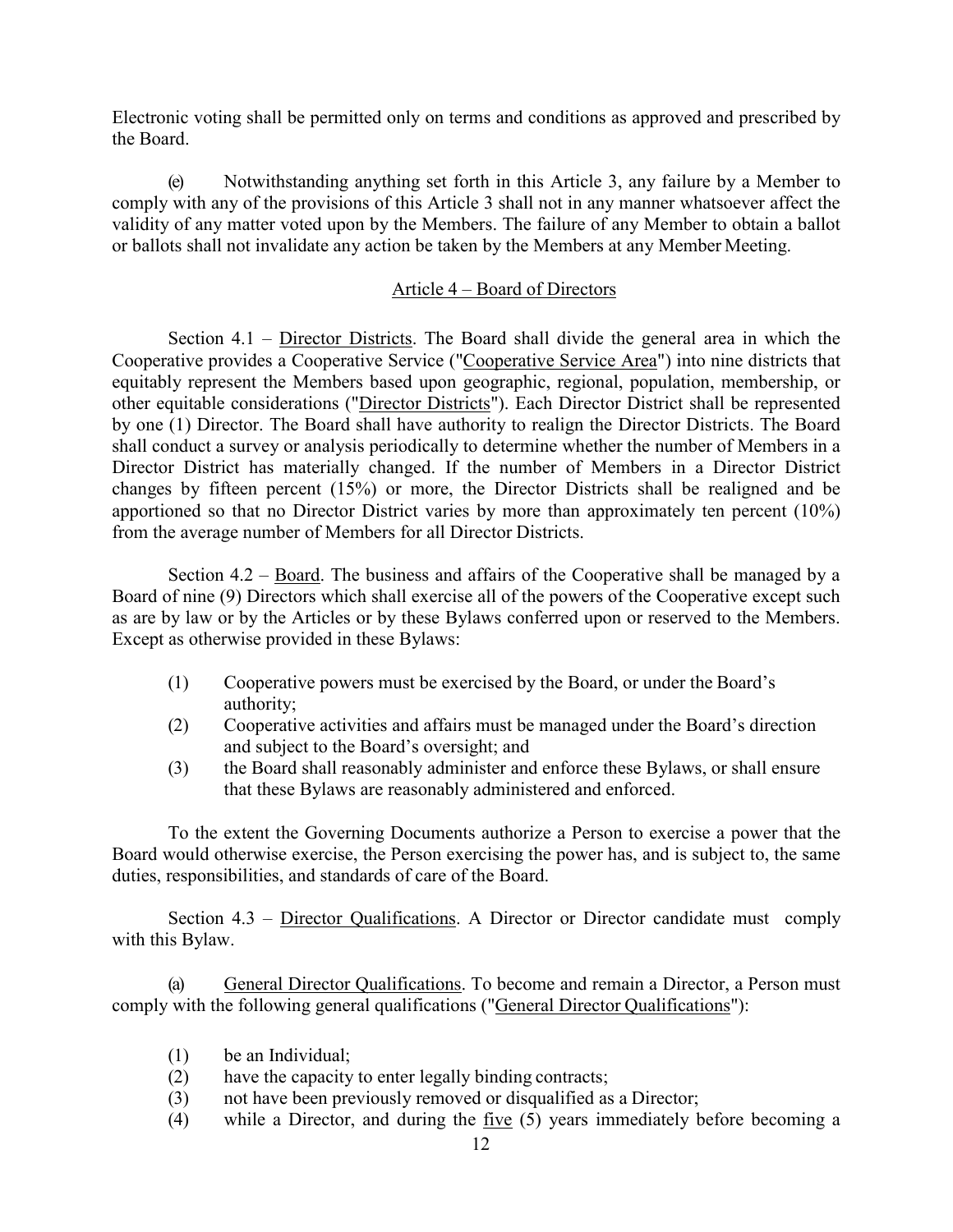Director, not be convicted of, or plead guilty to, a felony or a crime involving theft or dishonesty;

- (5) before becoming a Director, has graduated from high school or earned an equivalent degree or certification;
- (6) except as otherwise provided by the Board for good cause, attend at least a majority of all Board Meetings during each calendar year; and
- (7) comply with any other reasonable qualifications as determined by the Board.

(b) Membership Director Qualifications. To become or remain a Director, an Individual must comply with the following membership qualifications ("Membership Director Qualifications") while a Director and during the one (1) year immediately before becoming a Director or Director candidate:

- (1) be an unsuspended Member who receives a Cooperative Service Provided by the Cooperative in the Director District from which the Member is nominated or elected; and
- (2) have his/her permanent legal residence be within the Director District from which nominated or elected; however, the Member may have a permanent legal residence within a city located within the Director District but not served by the Cooperative.

An Entity Member may designate an Individual who is an owner of the Entity and is actively involved in operating the Entity to be eligible for election as a Director, provided the Individual meets the other applicable requirements for eligibility.

(c) Independence Director Qualifications. To become and remain a Director, an Individual must comply with the following independence qualifications ("Independence Director Qualifications") while a Director and during the one (1) year immediately before becoming a Director or Director candidate (except for such other periods as specifically provided below):

- (1) annually complete and sign an independence and conflicts of interest certification and disclosure form approved by the Board;
- (2) while a Director and during the three years immediately before becoming a Director, not be an employee of the Cooperative or an employee of an Entity controlled by the Cooperative or in which the Cooperative owns a majority interest ("Cooperative Subsidiary");
- (3) not be a close relative of any existing Director other than a Director who will cease being a Director within one (1) year;
- (4) not be a close relative of an existing Officer or employee;
- (5) not be employed by, materially affiliated with nor sharing a material financial interest with any other Director;
- (6) Not be engaged in any business nor employed by, materially affiliated with, nor having a material financial interest in any Individual or Entity, other than an Entity in which the Cooperative owns an interest, that is:

(a) Regularly, directly and substantially competing with the Cooperative or any Cooperative Subsidiary;

(b) Regularly selling goods or services to the Cooperative or a Cooperative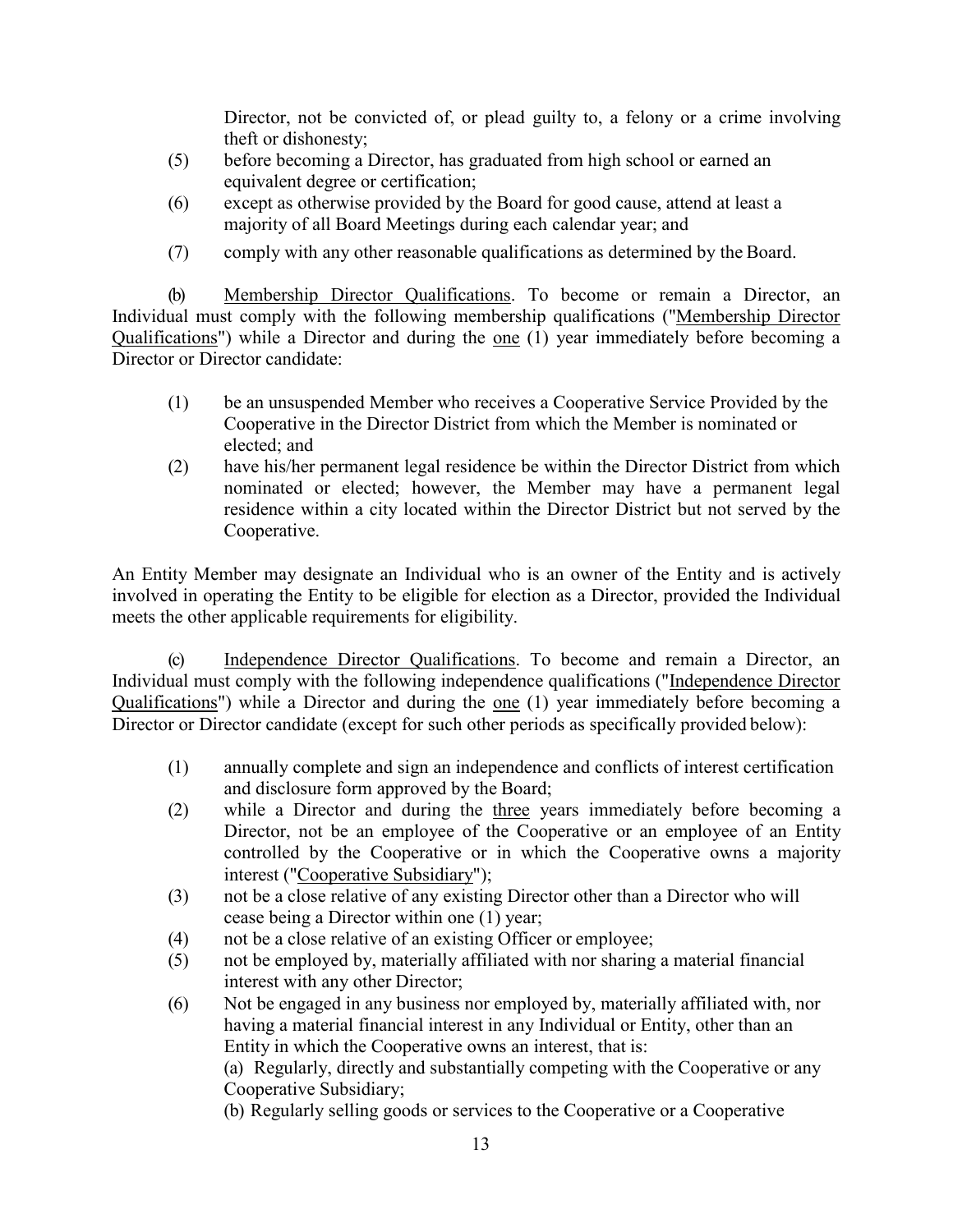Subsidiary; and

(c) Possessing any substantial conflict of interest with the Cooperative or a Cooperative Subsidiary.

(7) A close relative is defined as parent (including step or in-law), child (including step or in-law), brother (including step, in-law or half brother), sister (including step, in-law or half sister), grandparent or grandchild.

(d) Director Disqualification. After being nominated, elected, designated, or appointed, if a Director does not comply with all General Director Qualifications, Membership Director Qualifications, and Independence Director Qualifications (collectively, "Director Qualifications"), then, except as otherwise provided by the Board for good cause, the Board shall disqualify the Director and the Individual is no longer a Director if:

- (1) the Board notifies the Director in writing or Electronically of the basis for, and provides the Director an opportunity to comment regarding, the Board's proposed disqualification; and
- (2) within thirty (30) days after the Board notifies the Director of the proposed disqualification, the Director neither complies with nor meets the Director Qualification.

If a majority of Directors authorized by these Bylaws complies with the Director Qualifications and approves a Board action, then the failure of a Director to comply with the Director Qualifications does not affect the Board action.

Section 4.4 – Director Nominations. Directors shall be nominated for election on a Director District basis. For each Director position for a Director District scheduled for election by Members at an Annual Member Meeting, the Members of such Director District eligible to vote in such District as Electing Directors ("Nominating Members") shall nominate Individuals for election as provided in this Bylaw.

(a) Director District Meeting Nominations. Not less than ninety (90) days nor more than one hundred fifty (150) days before the Annual Member Meeting, the Board shall call a separate meeting of the Members of each Director District for which an election will be held, at a suitable place in such Director District (or such place within a reasonable distance of a Director District if a suitable place within the District is not available), for the purpose of nominating candidates for election by the Nominating Members of such Director District, and also for the purpose of discussing any matters of any kind or nature pertaining to the business of the Cooperative.

The notice of a Director District Meeting shall be mailed by the Cooperative to each Member of the Director District not less than seven (7) days before such meeting and shall indicate the Director District to which such Member belongs as a Nominating Member. The notice shall state the time and place of the Meeting, whether nominations for a Director are to be made at such meeting, and any business matters to be discussed at such meeting. The meeting shall be open for discussion of any matters pertaining to the business of the Cooperative regardless of whether such matters were listed in the notice of the meeting, and recommendations with respect thereto may be submitted to the Board.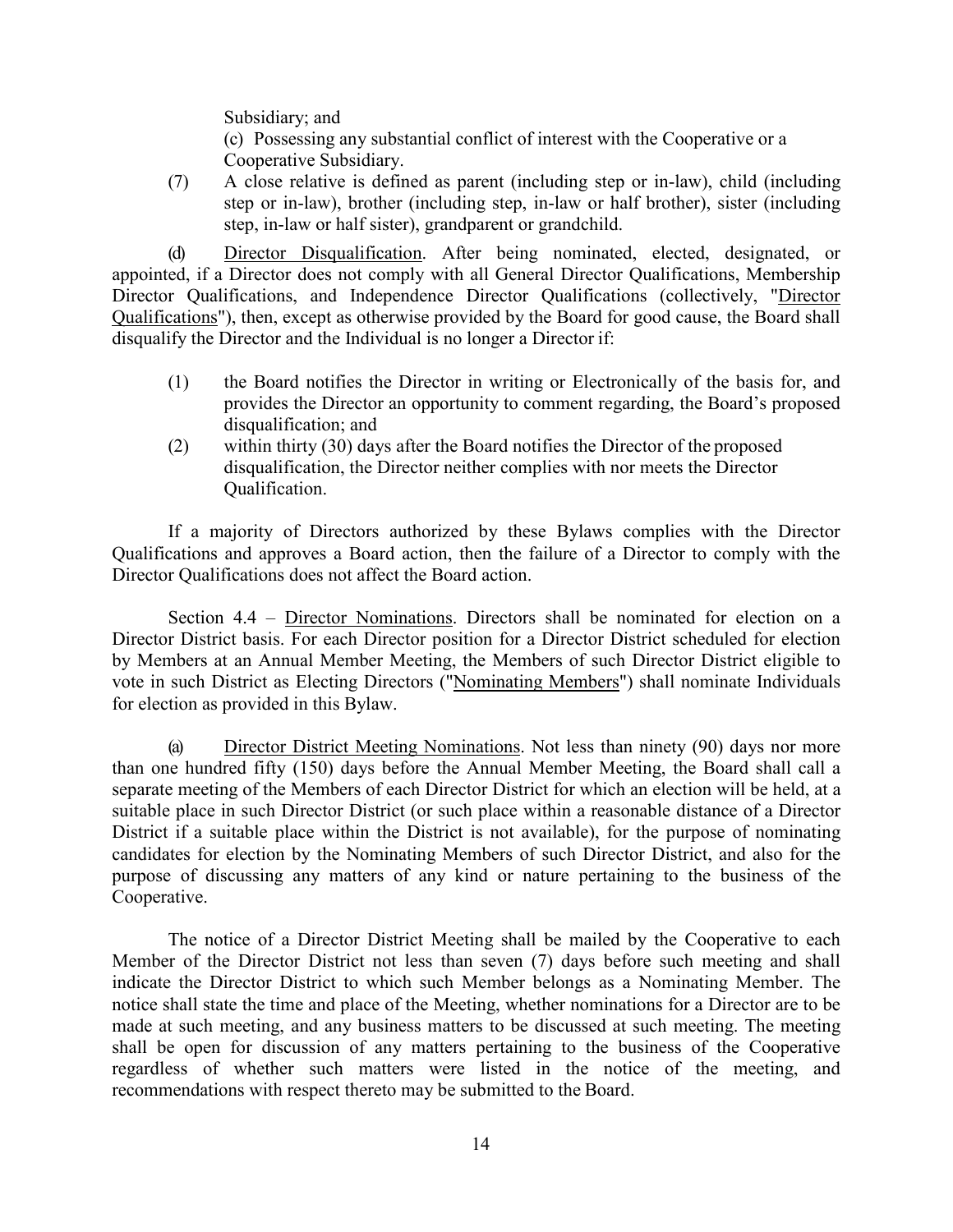A Director District meeting shall be called to order by the Director representing the Director District or by another designated representative of the Board of Directors. The Members of the Director District present shall then proceed to elect a Meeting chair who shall be someone other than a Director and who shall appoint a secretary to act for the duration of the meeting. Ten (10) Members of the Director District present at such duly called meeting shall constitute a quorum. Members of other Director Districts present at the meeting may be heard but shall have no vote.

Nominations for candidates for Director from the Director District shall be made from the floor at the meeting, and any Nominating Member of the Director District shall have the right to nominate one (1) candidate. The meeting shall remain open for nominations until no further nominations are forthcoming, but in no case shall such an open period last less than two (2) minutes. Any candidate, to be eligible to be nominated, must meet the Director Qualifications specified in these Bylaws and otherwise determined by the Board. Voting shall be by ballot. Proxy voting shall not be permitted. Each Nominating Member may vote for only one (1) candidate nominated. The two (2) candidates nominated receiving the highest number of votes from Nominating Members shall be declared the official candidates for the election of the Director District. In the event of a tie vote between two nominees for the second candidate position, the candidate shall be determined by a flip of a coin with the person whose last name appears first in the alphabet choosing heads or tails and the winner shall be the second candidate. In the event of a tie vote of more than two nominees for the second candidate position, the candidate shall be determined by a flip of a coin with each nominee selecting either heads or tails. The nominee whose last name is first in the alphabet shall choose first, the nominee whose last name is second in the alphabet shall choose second, and so on. If more than one nominee is left after the first coin flip, the same process shall be followed until one nominee is left and the last nominee remaining shall be the second candidate. The minutes of each Director District meeting shall set forth generally any action taken thereat, and the names of each person nominated at the meeting, if nominations were necessary, the name of the Member nominating each candidate, and the number of votes received by each and shall specify the two (2) official election candidates of the Director District. A certified copy of the minutes signed by the secretary and chair of a Director District meeting shall be delivered to the Secretary of the Cooperative within five (5) days after such Director District meeting and at least twenty-five (25) days prior to the Annual Member Meeting.

Member Petition Nominations. In addition to Director District Meeting Nominations, Director District Nominating Members may nominate, through written petition, a Member to run for election for a Director position scheduled for election ("Member Petition Nominations") at the next Annual Member Meeting. Nominating Members may make Member Petition Nominations by delivering to the Secretary of the Cooperative not more than thirty (30) days after the Director District Member Meeting a writing for each Member Petition Nomination ("Member Petition"):

- (1) listing, on each page of the Member Petition, the name of the Member Petition Nominee;
- (2) indicating, on each page of the Member Petition, the Director position for which the Member Petition Nominee will run; and
- (3) containing the printed names, addresses, and telephone numbers, and original dated signatures of at least fifty (50) Members of the Director District.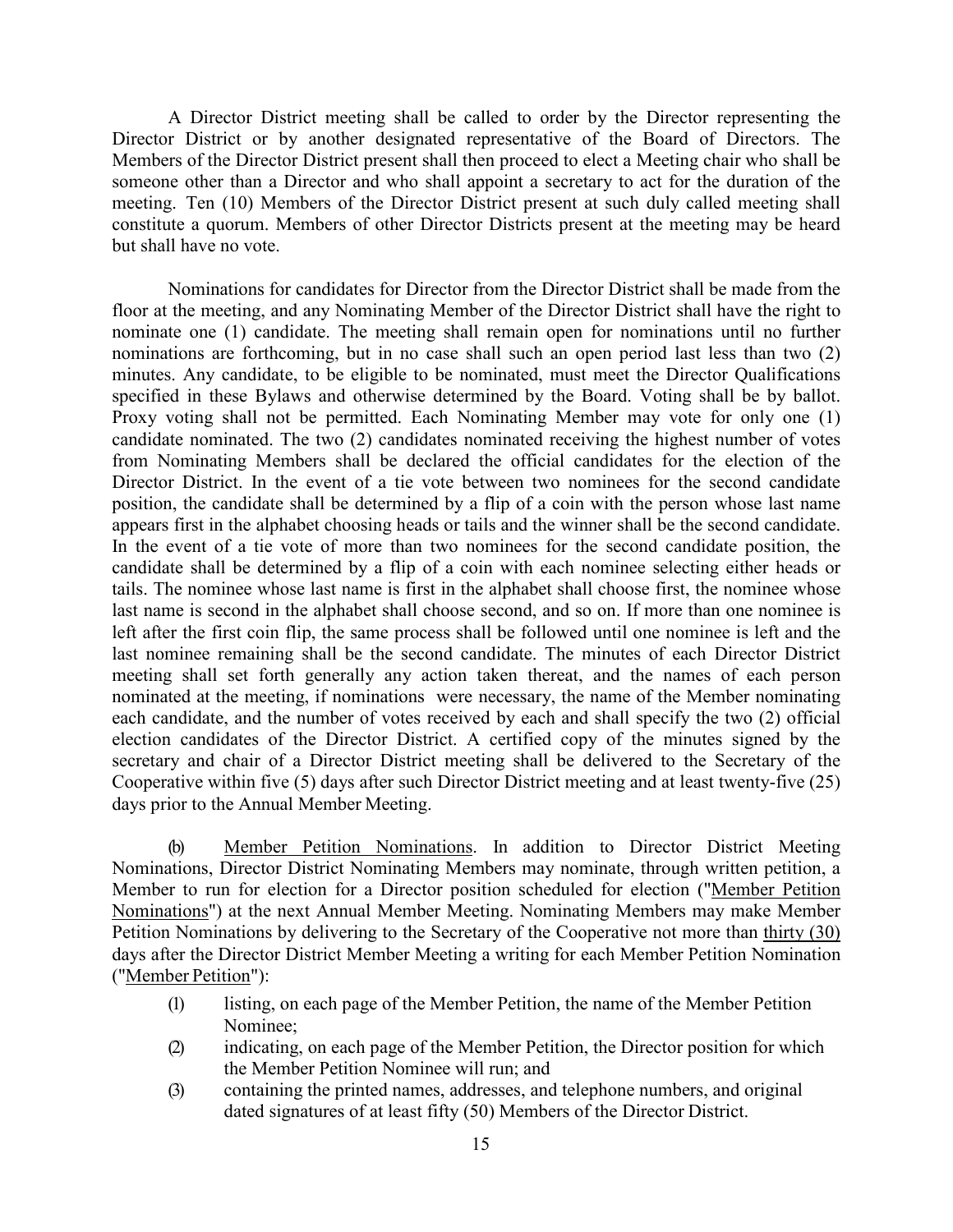The Member Petition shall be on a form approved by the Board. Any Director District Nominating Members who want to proceed with the Member Petition shall request the Member Petition from the Chief Executive Officer of the Cooperative after the Director District Meeting applicable to the Director District up for election at the next Annual Meeting. Neither the Chief Executive Officer of the Cooperative, nor anyone else, shall provide the Member Petition prior to Director District Meeting applicable to the Director District up for election at the next Annual Meeting. A Director District Nominating Member cannot request, and cannot receive, the Member Petition form prior to the Director District Meeting applicable to the Director District up for election at the next Annual Member Meeting. Any Member Petition and/or signatures obtained prior to the Director District Meeting on the Member Petition shall be invalid.

The Board must determine, and the Secretary of the Cooperative must certify, whether a Member Petition is qualified and whether a candidate nominated meets all Director Qualifications specified in these Bylaws and otherwise determined by the Board. Any certified candidate nominated by a certified Member Petition shall be placed on the ballot for the Director District Election in order of nomination and following those candidates nominated at the Director District Meeting. A Nominating Member of a Director District shall only have the right to nominate one candidate for election, whether at a Director District Meeting or by joining/signing a Member Petition.

(c) Nominations from the Floor; Write-In Candidates. Members may not nominate at, or from the floor of, a Member Meeting an Individual to run for election to a Director position scheduled for election, and may not write-in candidates for a Director position.

(d) Notice of Director Nominations. At least ten (10) days before a Member Meeting at which Members are scheduled to elect Directors, the Cooperative shall notify Members ofthe:

- (1) director positions scheduled for election by the Members;
- (2) names and corresponding Director positions of all Nominating Committee Nominations; and
- (3) names and corresponding Director positions of all Member Petition Nominations.

Section  $4.5$  – Director Terms. Except as otherwise provided in these Bylaws, a Director's term is three (3) years or until a successor Director is elected or appointed and takes office ("Director Term"). A Director Term begins: (1) after the Individual consents to being elected or appointed as a Director; and (2) immediately after adjournment of the annual Member Meeting at which elected, or if appointed, at the end of the Board Meeting at which the Director is appointed. A Director Term ends after: (1) a successor Director consents to being elected or appointed as a Director; and (2) immediately after adjournment of the Annual Member Meeting at which a successor is elected, or if appointed, at the end of the Board Meeting at which the successor Director is appointed. The Cooperative shall stagger Director Terms by dividing the total number of authorized Directors into groups of approximately equal number. Members must annually elect an approximately equal number of Directors. No member of the Board of Directors of the Cooperative shall serve more than five (5) consecutive Director Terms.

Section 4.6 – Director Resignation. A Director may resign at any time. To resign, a Director must sign and deliver a written or Electronic notice of resignation to the Board Chair or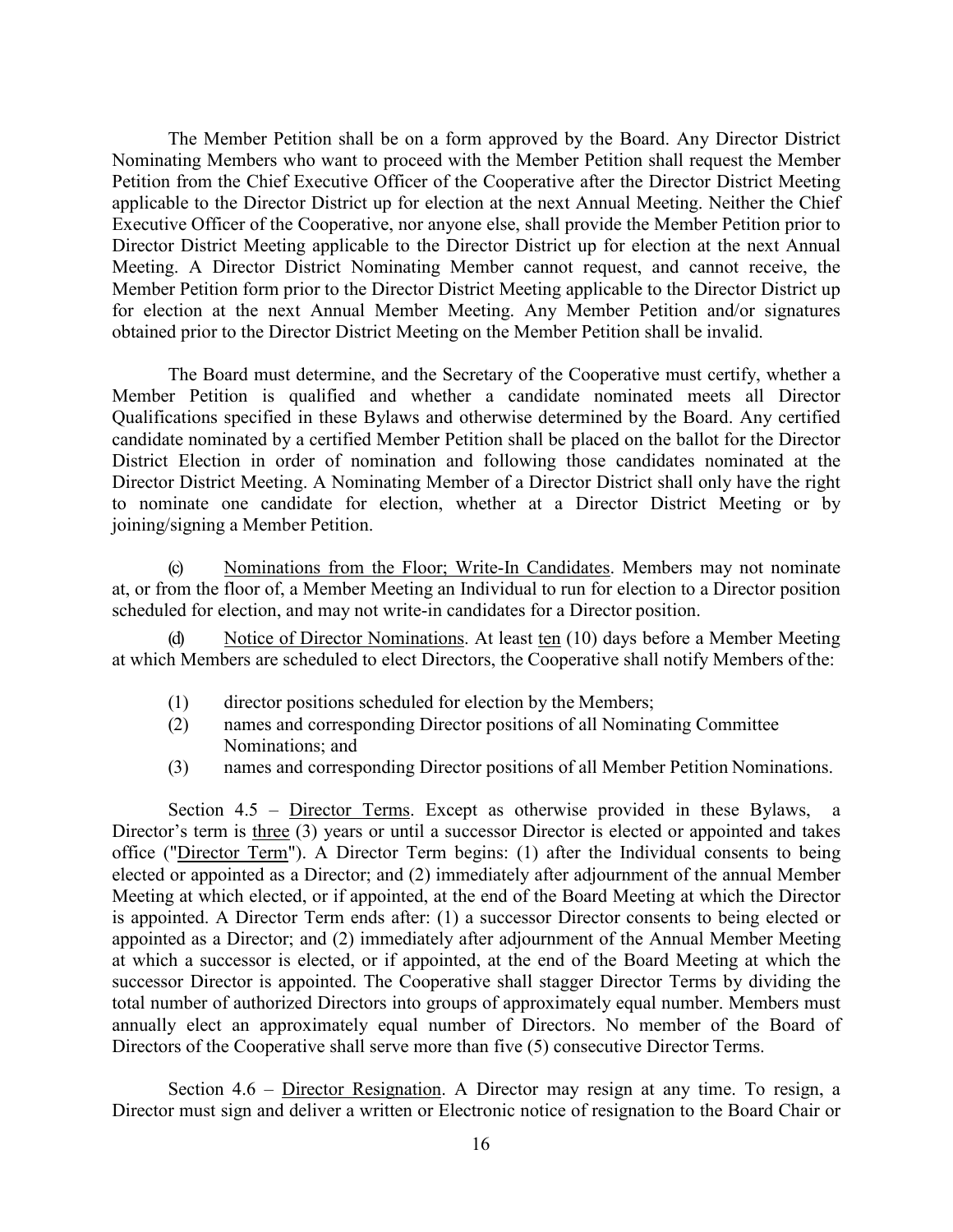Secretary. Except as a later date is otherwise provided in a written or Electronic notice of resignation, a Director's resignation is effective when the Board Chair or Secretary receives the notice of resignation. If a Director's resignation is effective at a later date, and if the successor Director does not take office until the effective date of the Director's resignation, then the pending Director vacancy may be filled before the effective date of the Director's resignation.

Section 4.7 – Director Removal. Except as otherwise provided in these Bylaws, the Board may remove a Director designated or appointed by the Board for any reason. As provided in this Bylaw, and for cause related to the duties of the Director position, the Members of a Director District ("Removing Members") may remove a Director for whom the Removing Members may have voted.

(a) Director Removal Petition. For a Director for whom removal is requested, the Removing Members must deliver to the Board Chair or Secretary a dated written petition ("Director Removal Petition"):

- (1) identifying the Director to be removed on each page;
- (2) explaining, on each page, the basis for the Director's removal; and
- (3) containing the printed names, printed addresses, and original and dated signatures of at least ten percent (10%) of the Removing Members as existing on the Director Removal Petition date.

Within fifteen (15) days after the Chair or Secretary receives a Director Removal Petition: (1) the Cooperative shall forward a copy of the Director Removal Petition to the implicated Director; and (2) the Board shall meet to review the Director Removal Petition.

(b) Member Meeting. If the Board determines that the Director Removal Petition complies with this Bylaw, then the Cooperative shall notice and hold a Director District Member Meeting within sixty (60) days following the Board's determination. Notice of the Director District Member Meeting must state that: (1) a purpose of the Meeting is to consider removing a Director; (2) evidence may be presented, the implicated Director may be heard, the Removing Members may be heard, and that a Member vote will be taken of the Removing Members, regarding removing the Director; and (3) the Removing Members may at such meeting elect a successor Director to fill the unexpired term of any Director removed.

At the Director District Member Meeting, then for the Director named in a Director Removal Petition:

- (1) before a Member vote, evidence must be presented supporting the basis for removing the Director;
- (2) the Director may be represented by legal counsel, and must have the opportunity to refute, and present evidence opposing, the basis for removing the Director; and
- (3) after the Director's presentation and Member discussion, the Removing Members must vote whether to remove the Director.

If a majority of the Removing Members present vote to remove the Director, then the Director is removed effective the time and date of the Member vote. At the Director District Member Meeting, the Removing Members shall elect a new Director to succeed the removed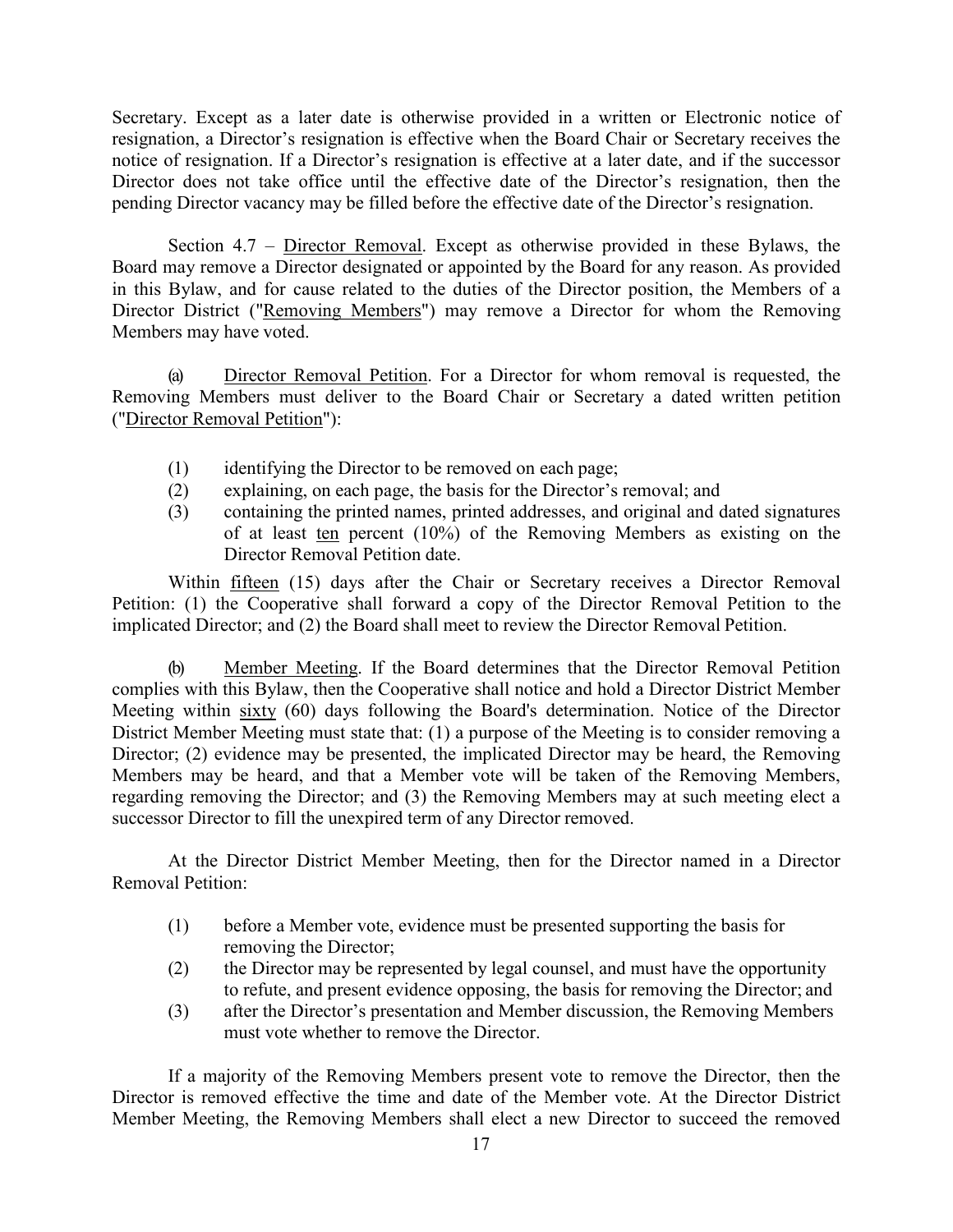Director without complying with the Director Nomination or notice provisions of these Bylaws. A successor Director elected by the Removing Members must comply with the Director Qualifications and serve the unexpired Director Term of the removed Director. A Director Removal Petition or Director removal does not affect a Board action. Members may vote to remove a Director only in person at a Director District Meeting.

Removing Members may not remove a Director for lawfully opposing a Transfer of Cooperative Assets or a Cooperative dissolution.

Section 4.8 – Director Vacancy. Except as otherwise provided in these Bylaws:

- (1) by an affirmative vote of the majority of remaining Directors, the Board shall fill a vacant Director position; and
- (2) a Director selected to fill a vacant Director position must serve until the next Director District election, through which the Members must elect a new Director to fill the unexpired Director Term of the previously vacant Director position. The Director District election process shall be held as set forth in these Bylaws along with the other annual Director District elections regularly scheduled to be held.

Section 4.9 – Director Compensation. A Director is not an employee of the Cooperative. As allowed by law and the Articles and as determined or approved by the Board, the Cooperative may reasonably reimburse, compensate, pay a salary to, or pay a fixed fee to, or provide insurance or other benefits to directors for attending any:

- (a) Board meeting;
- (b) Function, meeting, or event involving or relating to the Cooperative; or

(c) Function, meeting, or event involving or relating to, or reasonably enhancing the Director's ability to serve in the role of director.

The Board shall determine or approve the manner, method, and amount of Director compensation or benefits.

Section 4.10 – Rules and Regulations. The Board of Directors shall have authority to make and adopt such policies, rules, regulations and standards consistent with law, the Articles or these Bylaws as it may deem advisable for the management, administration and regulation of the business and affairs of the Cooperative.

Section 4.11 – Accounting System and Reports. The Board of Directors shall cause to be established and maintained a complete accounting system which, among other things, complies with applicable laws and rules and regulations of any regulatory body. The Board of Directors shall also cause to be made a full and complete audit of the accounts, books and financial condition of the Cooperative as of the end of each fiscal year. Such audit reports shall be available to the Members for inspection.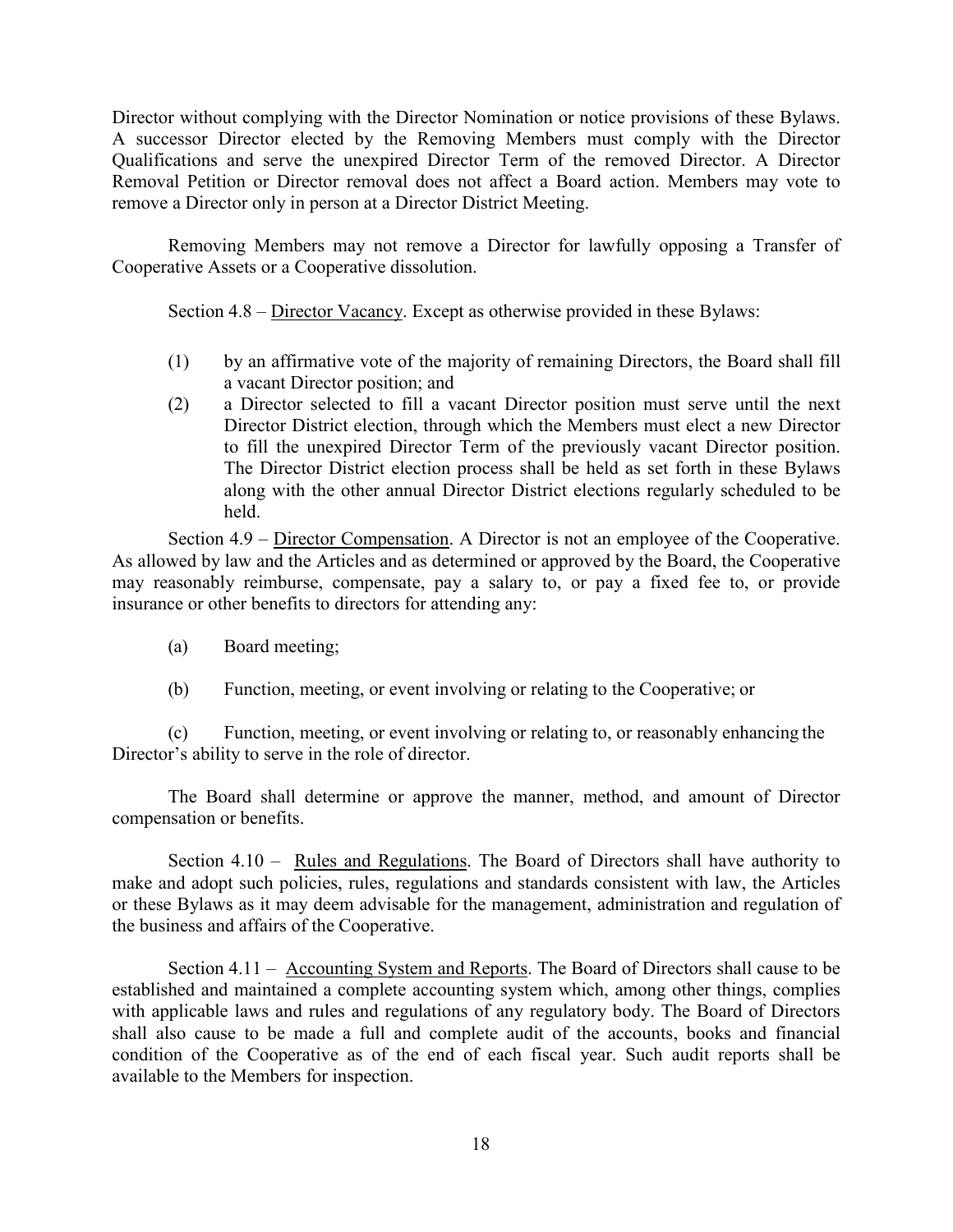#### Article 5 – Board Meetings and Director Voting

Section 5.1 – Regular Board Meetings. The Board shall regularly meet at a date, time, and location as determined by the Board ("Regular Board Meeting"). Except as otherwise provided in these Bylaws, the Board may hold Regular Board Meetings without notice. For good cause, the Chair may change the date, time, or location of a Regular Board Meeting. A Director not attending a Board Meeting at which the Regular Board Meeting date, time, or location is changed is entitled to receive notice of the Regular Board Meeting change at least two days before the next Regular Board Meeting. All Directors are entitled to receive notice of a Chair's change in a Regular Board Meeting date, time, or location at least two days before the changed Regular Board Meeting.

Section 5.2 – Special Board Meetings. The Board, the Chair, or at least three (3) Directors, may call a special meeting of the Board ("Special Board Meeting") by providing each Director at least two (2) days' prior written or Electronic notice indicating the date, time, and location and purpose of the Special Board Meeting.

Section 5.3 – Waiver of Board Meeting Notice. At any time, a Director may waive notice of a Board Meeting by delivering to the Cooperative a written or Electronic waiver of notice signed by the Director and later filed with the Board Meeting minutes or the Cooperative's records. A Director's attendance at, or participation in, a Board Meeting waives notice of the Board Meeting and any matter considered at the Board Meeting, unless the Director:

- (1) at the beginning of the Board Meeting, or upon arrival objects to holding or transacting business at the Board Meeting; and
- (2) does not vote for, or assent to, action taken at the Board Meeting.

Section 5.4 – Board Action by Written Consent. Without a Board Meeting, the Board may take an action required or permitted to be taken at a Board Meeting if the action is: (1) taken by all Directors; and (2) evidenced by one or more written or Electronic consents ("Director Written Consent"): (A) describing the action taken; (B) signed by each Director; (C) delivered to the Cooperative; and (D) included with the Cooperative's Board Meeting minutes. Except as a different effective date is provided in the Director Written Consent, action taken by Director Written Consent is effective when the last Director signs the Director Written Consent. A Director Written Consent has the effect of, and may be described as, a Board Meeting vote.

Section 5.5 – Director Quorum and Voting. A quorum of Directors is a majority of the Directors in office immediately before a Board Meeting begins ("Director Quorum"). If a Director Quorum is present when a matter is voted or acted upon, and unless the vote of a greater number of Directors is required, then the affirmative vote of a majority of Directors present and voting is the act of the Board. A Director may not vote by proxy.

Section 5.6 – Committees. The Board may create a committee of the Board ("Board Committee") and appoint Directors to serve on the Board Committee. A Board Committee must consist of two or more Directors and serves at the Board's discretion. The Board may create a committee of the Members ("Member Committee") and appoint Members, including Directors,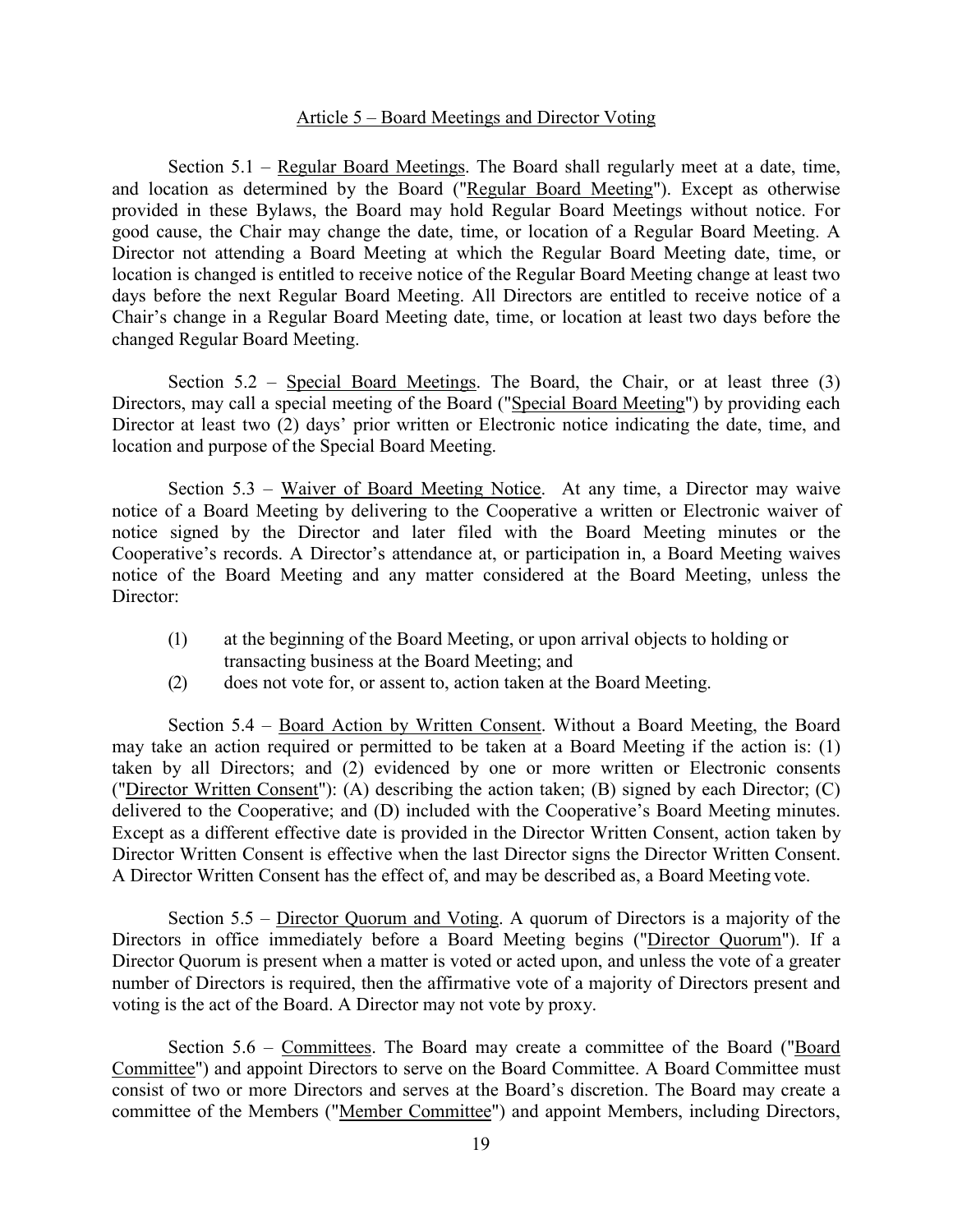to serve on the Member Committee. The Board may appoint one or more Directors or Members, respectively, as alternate members of any Board or Member Committee to replace any absent or disqualified Committee member during the Committee member's absence or disqualification.

(a) Creation and Appointment of Committees. Except as otherwise provided in these Bylaws, at least a majority of Directors currently in office must approve the: (1) creation of a Board Committee or Member Committee; (2) appointment of Directors to a Board Committee; and (3) appointment of Members to a Member Committee.

(b) Conduct of Committee Meetings. To the same extent as the Board and Directors, the Bylaws addressing Regular Board Meetings, Special Board Meetings, Conduct of Board Meetings, Waiver of Board Meeting Notice, Board Action by Written Consent, and Director Quorum and Voting apply to Board Committees and Directors serving on Board Committees, and to Member Committees and Members serving on Member Committees.

(c) Committee Authority. A Member Committee may act as specified by the Board, but may not exercise Board authority. Except as otherwise provided in this Bylaw, the Board may authorize a Board Committee to exercise Board authority. Although a Board Committee may recommend, a Board Committee may not act, to: (1) retire and pay Capital Credits; (2) approve the Cooperative's dissolution or merger, or the sale, pledge, or Transfer of all, or substantially all, Cooperative Assets; (3) elect, appoint, disqualify, or remove a Director, or fill a Board or Board Committee vacancy; or (4) adopt, amend, or repeal Bylaws.

# Article 6 – Officers, Indemnification, and Insurance

Section 6.1 – Required Officers. The Cooperative must have the following officers: Chair, Vice-Chair, Secretary, and Treasurer ("Required Officers"). The Board shall elect Required Officers: (1) at the first Regular Board Meeting following each Annual Member Meeting, or as soon after each Annual Member Meeting as reasonably possible and convenient; (2) by affirmative vote of a majority of Directors in office; and (3) by secret written ballot without prior nomination.

A Required Officer must be a Director. One Director may simultaneously be Secretary and Treasurer. Except as otherwise provided by Law, this Director may not execute, acknowledge, or verify a document in more than one capacity. Subject to removal by the Board, a Required Officer holds office until the Required Officer's successor is elected. The Board shall fill a vacant Required Officer's position for the unexpired portion of the Required Officer's term. A Required Officer may delegate duties and responsibilities to a non-Director Cooperative employee or agent.

Section 6.2 – Chair. Except as otherwise provided by the Board or these Bylaws, the Chair:

- (1) shall preside, or designate another Individual to preside, at all Board and Member Meetings;
- (2) on the Cooperative's behalf, may sign a document properly authorized or approved by the Board or Members; and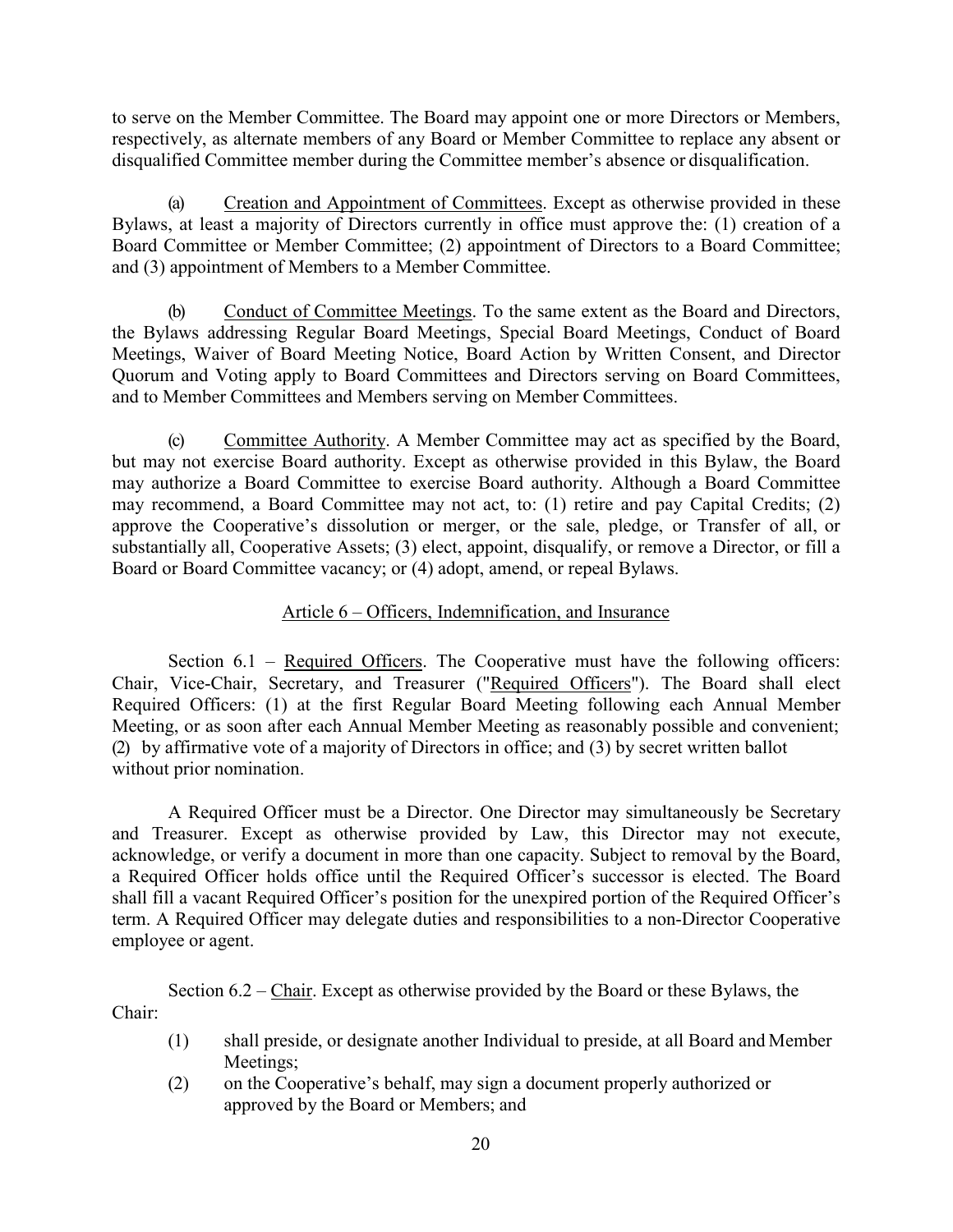(3) shall perform all other duties, shall have all other responsibilities, and may exercise all other authority, prescribed by the Board.

Section  $6.3 - \text{Vice-Chair}$ . Except as otherwise provided by the Board or these Bylaws, the Vice-Chair: (1) upon the Chair's death, absence, disability, or inability to act, shall perform the duties, and have the powers, of the Chair; and (2) shall perform all other duties, shall have all other responsibilities, and may exercise all other authority, prescribed by the Board.

Section 6.4 – Secretary. Except as otherwise provided by the Board or these Bylaws, the Secretary:

- (1) shall be responsible for preparing, or supervising the preparation of, minutes of Board and Member Meetings;
- (2) shall be responsible for maintaining and authenticating the Cooperative's records;
- (3) may affix the Cooperative's seal to a document authorized or approved by the Board or Members; and
- (4) shall perform all other duties, shall have all other responsibilities, and may exercise all other authority, prescribed by the Board.

Section 6.5 – Treasurer. Except as otherwise provided by the Board or these Bylaws, the Treasurer shall perform all duties, shall have all responsibility, and may exercise all authority, prescribed by the Board. The Treasurer may, from time to time, authorize other personnel of the Cooperative to assist with the performance of any of the functions of this office.

Section 6.6 – Other Officers. The Board of Directors may appoint a Chief Executive Officer who may be but who shall not be required to be a Member of the Cooperative. The Chief Executive Officer shall perform such duties as the Board of Directors may from time to time require and shall have such authority as the Board of Directors may from time to time vest in the Chief Executive Officer. The Board may create other offices and elect or appoint other officers ("Other Officers"). Except as otherwise provided by the Board, the Cooperative's Chief Executive Officer may create other offices and elect, appoint, retain, or employ Other Officers. The same Individual may simultaneously hold more than one office. Except as otherwise provided by Law, this Individual may not execute, acknowledge, or verify a document in more than one capacity. Except as otherwise provided by the Board, Other Officers:

- (1) may be Directors, Cooperative employees, or other Individuals;
- (2) must be elected or appointed by the affirmative vote of a majority of current Directors, or elected, appointed, retained, or employed by the Chief Executive Officer ;
- (3) may be elected by secret written ballot and without prior nomination;
- (4) may assist Required Officers; and
- (5) shall perform all duties and functions, shall have all responsibilities, and may exercise all authority, prescribed by the Board or the Chief Executive Officer .

Section 6.7 – Officer Resignation and Removal. At any time, a Required Officer or Other Officer (collectively, "Officer" or "Cooperative Officer") may resign. To resign: (1) an Officer elected or appointed by the Board must deliver to the Board an oral or written or Electronic resignation; and (2) an Officer elected, appointed, retained, or employed by the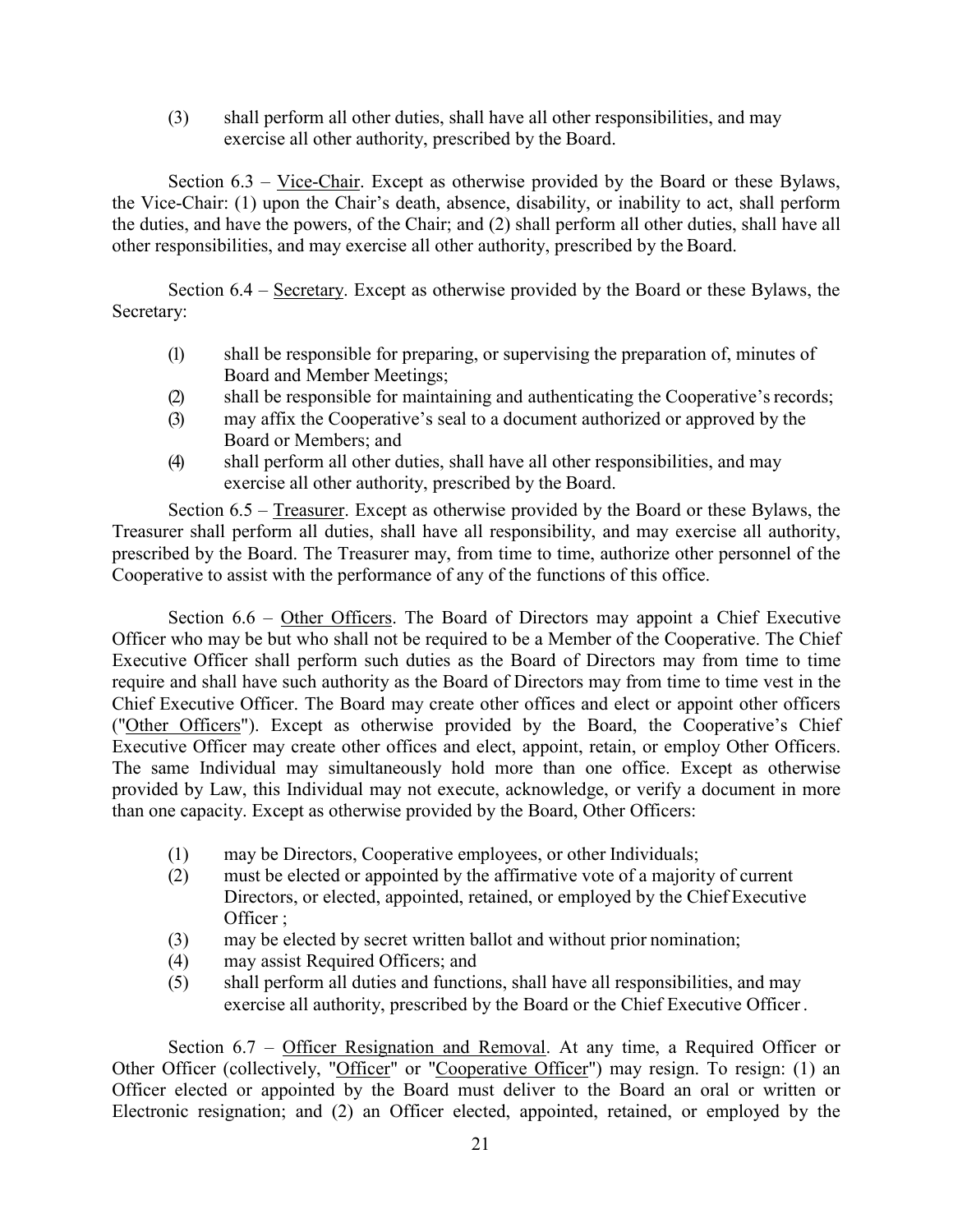Cooperative's Chief Executive Officer must deliver to the Chief Executive Officer an oral or written or Electronic resignation. Except as a later effective date is otherwise provided in the Officer resignation, an Officer resignation is effective when received. If an Officer resignation states a future effective date, and if, as appropriate, the Board or Chief Executive Officer accepts the future effective date, then, as appropriate, the Board or Chief Executive Officer may fill the vacant Officer position before the future effective date, but the successor Officer may not take office until the future effective date.

At any time: (1) the Board may remove with or without cause an Officer elected or appointed by the Board; and (2) the Chief Executive Officer may remove with or without cause an Officer elected, appointed, retained, or employed by the Chief Executive Officer.

Section 6.8 – Officer Contract Rights. The election, appointment, retention, or employment of an Officer, by itself, does not create a contract between the Cooperative and the Officer.

Section  $6.9 -$  Authority to Execute Documents. On the Cooperative's behalf, any two  $(2)$ Required Officers may sign, execute, and acknowledge a document properly authorized or approved by the Board or Members. The Board may authorize by resolution other Cooperative Officers to sign, execute, and acknowledge documents on the Cooperative's behalf.

Section 6.10 – Indemnification. As determined by the Board:

(a) Indemnification Director or Officer. The Cooperative shall indemnify: (1) an Individual who is or was a Director or Officer; (2) an Individual who, while a Director or Officer, is or was serving at the Cooperative's request as a director, officer, partner, trustee, employee, or agent of another Entity; or (3) the estate or personal representative of such an Individual (collectively, "Indemnification Director or Officer") who was successful, on the merits or otherwise, in defending a threatened, pending, or completed action, suit, or proceeding whether civil, criminal, administrative, or investigative, and whether formal or informal ("Indemnification Proceeding") to which the Indemnification Director or Officer was, is, or is threatened to be made a named defendant or respondent ("Indemnification Party") because the Indemnification Director or Officer is or was a Director or Officer.

This indemnification is against reasonable expenses, including attorney fees ("Indemnification Expenses") actually incurred by the Indemnification Director or Officer in connection with the Indemnification Proceeding.

(b) Indemnification Individual. The Cooperative shall indemnify an Individual who is or was a Cooperative Employee ("Indemnification Individual") and was made, because the Indemnification Individual is or was a Cooperative Employee, an Indemnification Party to an Indemnification Proceeding other than an Indemnification Proceeding: (1) by or in the right of the Cooperative in which the Indemnification Individual was adjudged liable to the Cooperative; or (2) charging, and in which the Indemnification Individual was adjudged liable for receiving, improper personal benefit or financial benefit to which the Indemnification Individual was not entitled, whether or not involving action in the Indemnification Individual's official capacity.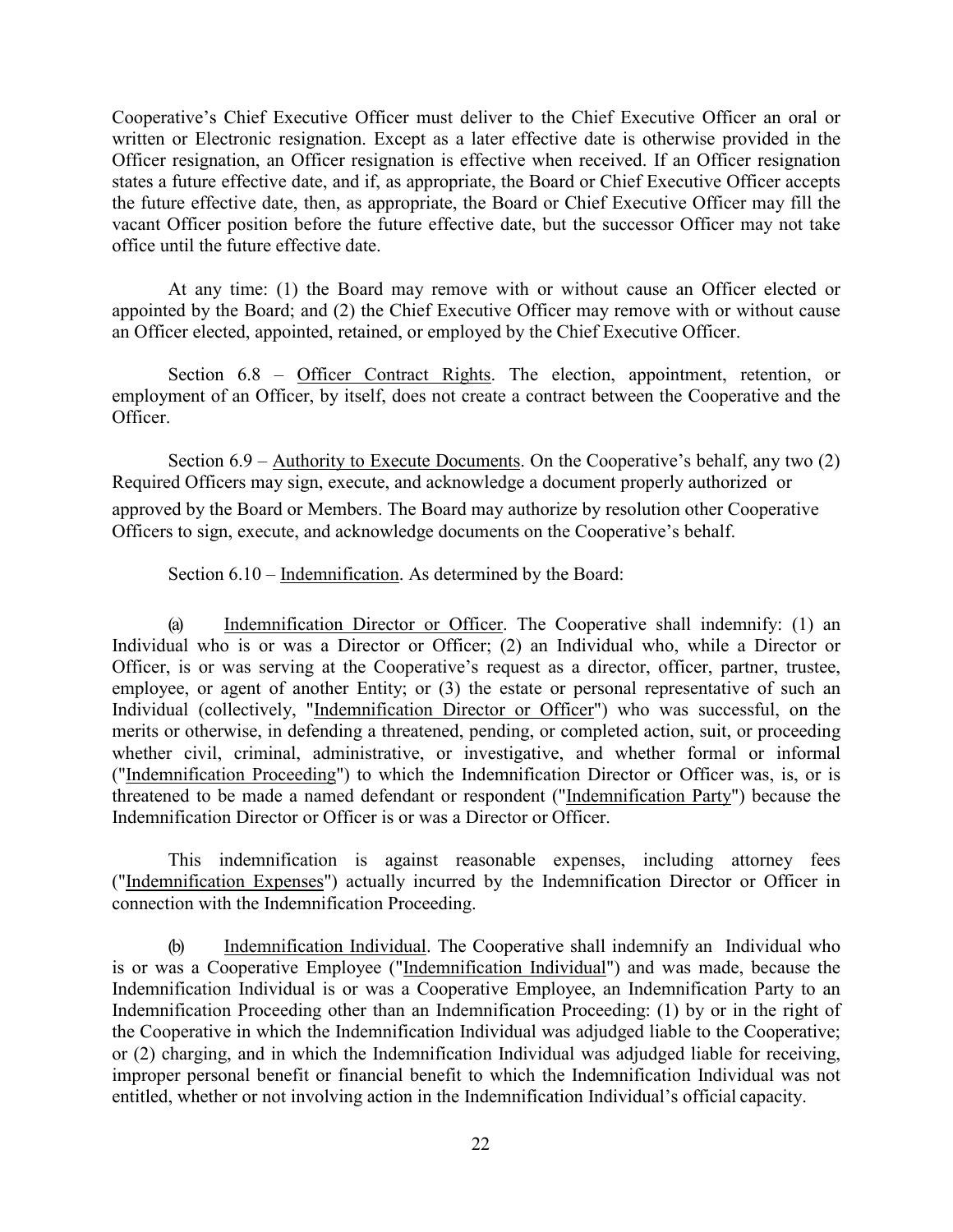This indemnification is against reasonable Indemnification Expenses incurred in connection with an Indemnification Proceeding by or in the right of the Cooperative; or against the obligation to pay a judgment, settlement, penalty, fine, or reasonable expense, including attorney fees, actually incurred in connection with any other Indemnification Proceeding, if the Indemnification Individual:

- (1) acted in good faith;
- (2) reasonably believed: (A) for conduct as a Cooperative Employee, that the Indemnification Individual's conduct was in the Cooperative's best interest; and (B) for all other conduct, that the Indemnification Individual's conduct was not opposed to the Cooperative's best interests; and
- (3) in the case of any criminal Indemnification Proceeding, had no reasonable cause to believe the Indemnification Individual's conduct was unlawful (collectively, "Indemnification Standard of Conduct")

To provide this indemnification, a majority vote of the Director Quorum, excluding Directors that are currently Indemnification Parties to the Indemnification Proceeding ("Indemnification Director Quorum"), must determine: (1) that the Indemnification Individual met the Indemnification Standard of Conduct; and (2) reasonable Indemnification Expenses.

Section 6.11 – Insurance. Regardless of indemnification authority or requirement, the Cooperative may purchase and maintain insurance on behalf of an Individual who is or was a Cooperative Official. This insurance is against a liability, including judgment, settlement, or otherwise, or reasonable expenses, including reasonable attorney fees, asserted against or incurred by the Cooperative or the Individual in his or her individual capacity, or arising from the Individual's status, as a Cooperative Official.

## Article 7 – Cooperative Operation

Section 7.1 – Nonprofit and Cooperative Operation**.** The Cooperative: (1) shall operate on a non-profit and cooperative basis for the mutual benefit of all Members; and (2) may not pay interest or dividends on capital furnished by Patrons.

Section 7.2 – Allocating Capital Credits. The Cooperative shall allocate Capital Credits as provided in this Bylaw.

(a) Patron. The term "Patron" means, during a fiscal year: (1) a Member; and (2) any other Person Using a Cooperative Service to whom the Cooperative is obligated to allocate Capital Credits, which obligation existed before the Cooperative provided the Cooperative Service.

(b) Allocating Earnings. For each Cooperative Service Provided during a fiscal year, the Cooperative shall equitably allocate to each Patron, in proportion to the quantity or value of the Cooperative Service Used by the Patron during the fiscal year, the Cooperative's operating earnings from Providing the Cooperative Service during the fiscal year. Operating earnings mean the amount by which the Cooperative's operating revenues from Providing a Cooperative Service exceed the Cooperative's operating expenses of Providing the Cooperative Service, all as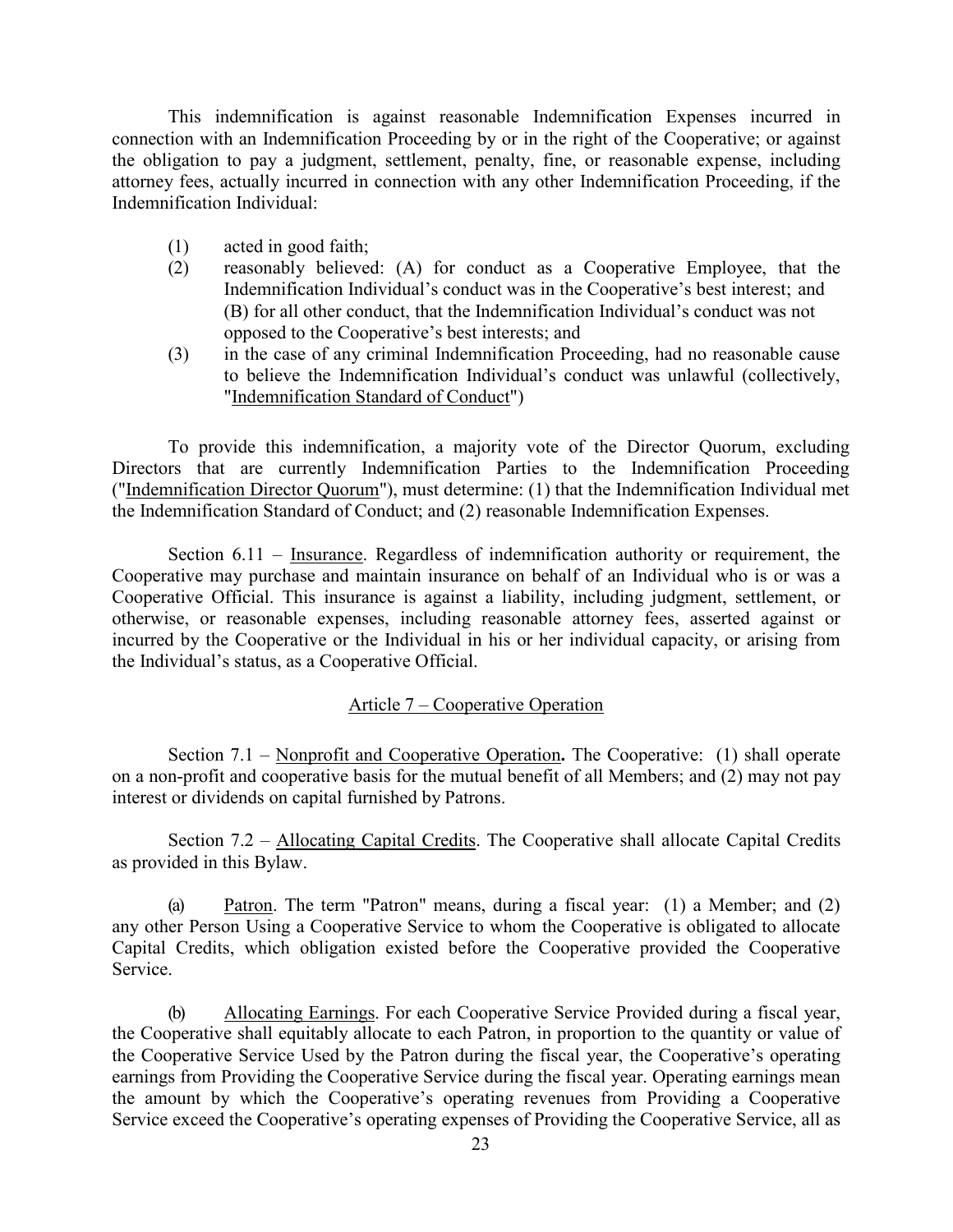determined under federal cooperative tax law.

For each fiscal year, the Cooperative may, as determined by the Board in its sole discretion, use, retain, or equitably allocate all or a portion of the Cooperative's non-operating earnings.

(c) Capital Credits. For each amount allocated to a Patron, the Patron shall contribute a corresponding amount to the Cooperative as capital. The Cooperative must credit all capital contributions from a Patron to a capital account for the Patron. The Cooperative shall maintain books and records reflecting the capital contributed by each Patron. At the time of receipt by the Cooperative, each capital contribution is treated as though the Cooperative paid the amount allocated to the Patron in cash pursuant to a pre-existing legal obligation and the Patron contributed the corresponding amount to the Cooperative as capital. The term "Capital Credits" means the amounts allocated to a Patron and contributed by the Patron to the Cooperative as capital.

Consistent with this Bylaw, the allocation of Capital Credits is in the discretion of the Board and the Board must determine the manner, method, and timing of allocating Capital Credits. The Cooperative may use or invest unretired Capital Credits as determined by the Board. To secure a Patron's obligation to pay amounts owed to the Cooperative, including any compounded interest and late payment fees, and in return for the Cooperative providing a Cooperative Service to the Patron, the Cooperative has a security interest in Capital Credits allocated to the Patron. The Patron authorizes the Cooperative to perfect this security interest by filing a financing statement.

(d) Different and Separate Allocations. As reasonable and fair, the Cooperative may allocate Capital Credits to classes of similarly situated Patrons under different manners, methods, and timing, provided the Cooperative allocates Capital Credits to similarly situated Patrons under the same manner, method, and timing. If the Cooperative is a member, patron, or owner of an Entity from which the Cooperative Uses a good or service in Providing a Cooperative Service and from which the Cooperative is allocated a capital credit or similar amount, then, as determined by the Board in its sole discretion and consistent with this Bylaw, the Cooperative may separately identify and allocate to the Cooperative's Patrons this capital credit or similar amount allocated by the Entity or may include such capital credit or similar amount allocated by the entity as non-operating earnings.

(e) Joint Memberships. Upon receiving written notice and sufficient proof of the termination, conversion, or alteration of a Joint Membership: (1) through the death of a Joint Member, the Cooperative shall assign and transfer to each the decedent Member and the surviving Joint Member(s) an equal portion of Capital Credits allocated, or to be allocated, to the Joint Membership; or (2) other than through the death of a Joint Member, the Cooperative shall assign and transfer to each Joint Member an equal portion of Capital Credits allocated, or to be allocated, to the Joint Membership.

Section 7.3 – Notification and Assignment of Capital Credits. Within a reasonable time after the end of each fiscal year, the Cooperative may notify each Patron of the stated dollar amount of Capital Credits allocated to the Patron for the preceding fiscal year. Except as otherwise provided by the Board or these Bylaws, to assign or transfer a Patron's Capital Credits: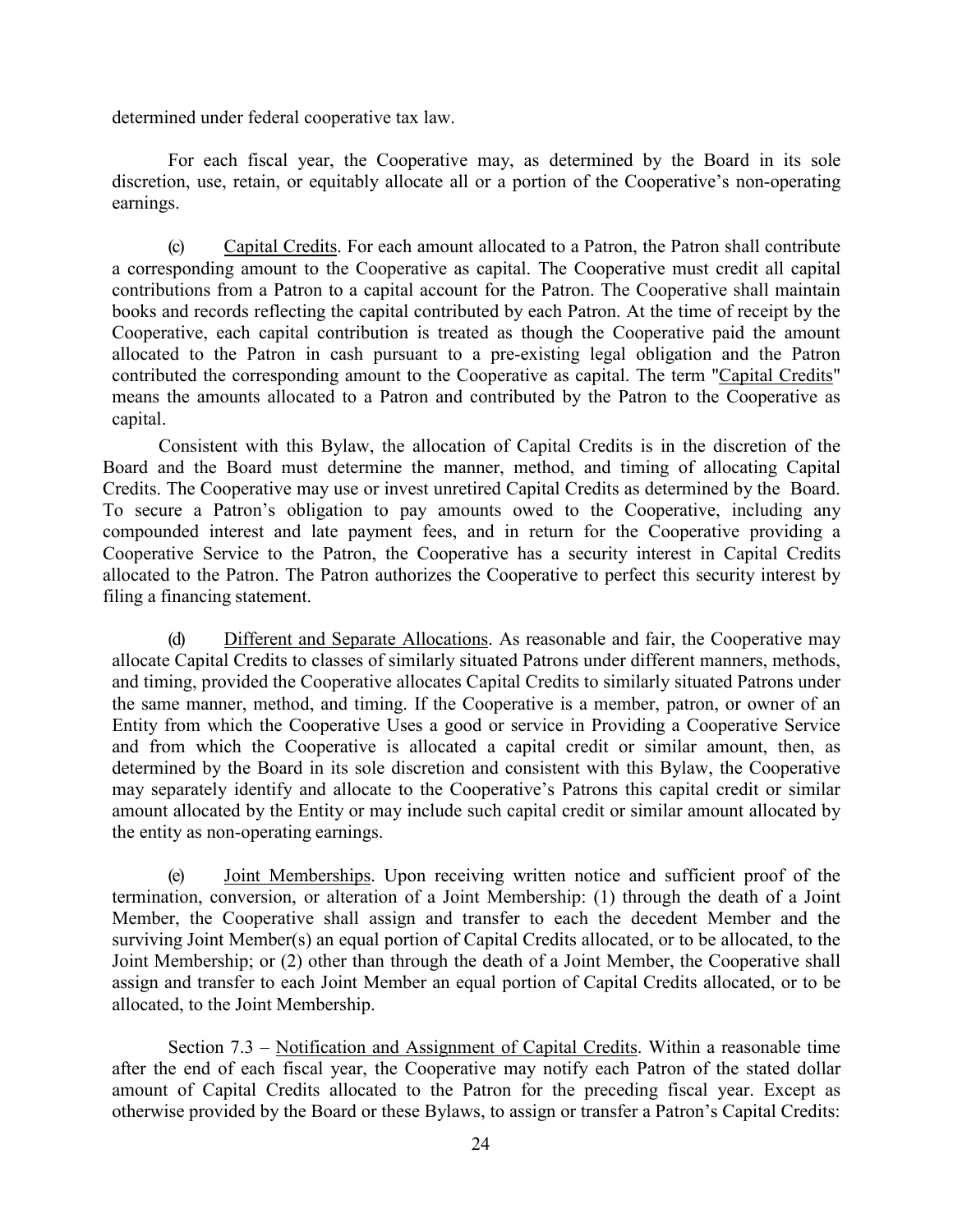(1) the Cooperative must receive a written or Electronic request signed by the Patron to assign or transfer the Capital Credits; (2) the Patron and the assignee or transferee must comply with all reasonable requirements specified by the Cooperative; and (3) the Board must approve of the assignment or transfer. Consent to assignment may be granted or withheld at the Board's sole discretion.

Section 7.4 – Retiring Capital Credits. The Cooperative may retire and pay Capital Credits allocated to Patrons and former Patrons as provided in this Bylaw.

(a) General Capital Credit Retirements. At any time before the Cooperative's dissolution, liquidation, or other cessation of existence, the Cooperative may generally retire and pay some or all Capital Credits allocated to Patrons and former Patrons.

(b) Special Capital Credit Retirements. The Cooperative may specially retire and pay some or all Capital Credits allocated to an Individual Patron or former Patron: (1) after the death of the Individual; (2) after receiving a written or Electronic request from the deceased Individual's legal representative; and (3) according to the terms and conditions agreed upon by the Cooperative and the deceased Individual's legal representative. The Cooperative may not specially retire and pay Capital Credits allocated to an Entity Patron or former Entity Patron, whether or not during or after the Entity's dissolution, liquidation, or other cessation of existence. The Cooperative will pay the allocated amounts of capital credits to be retired in full, without discount. Notwithstanding the foregoing, the Cooperative is not required to retire and pay Capital Credits allocated to a Member from any Entity in which the Cooperative is or was a member, patron, or owner, if such Entity has not retired and paid such allocated Capital Credits to the Cooperative.

(c) Capital Credit Recoupment and Offset. Regardless of a statute of limitation or other time limitation, upon retiring Capital Credits allocated to a Patron or former Patron, the Cooperative may recoup, offset, or setoff an amount owed to the Cooperative by the Patron or former Patron, including any compounded interest and late payment fees, by reducing the allocated amount of retired Capital Credits paid to the Patron or former Patron by the amount owed to the Cooperative.

(d) Capital Credit Retirement Discretion. The Cooperative may retire and pay Capital Credits only if the Board determines that the retirement and payment will not adversely impact the Cooperative's financial condition. The retirement and payment of Capital Credits are in the sole discretion of the Board and are not affected by previous retirements and payments. The manner, method, and timing of retiring and paying Capital Credits may be determined only by the Board.

(e) Different and Separate Capital Credit Retirements. As reasonable and fair, the Cooperative may retire and pay Capital Credits to classes of similarly situated Patrons and former Patrons under different manners, methods, and timing, provided the Cooperative retires and pays Capital Credits to similarly situated Patrons and former Patrons under the same manner, method, and timing. If the Cooperative separately identified and allocated Capital Credits representing capital credits or similar amounts allocated to the Cooperative by an Entity in which the Cooperative is or was a member, patron, or owner, then the Cooperative may retire and pay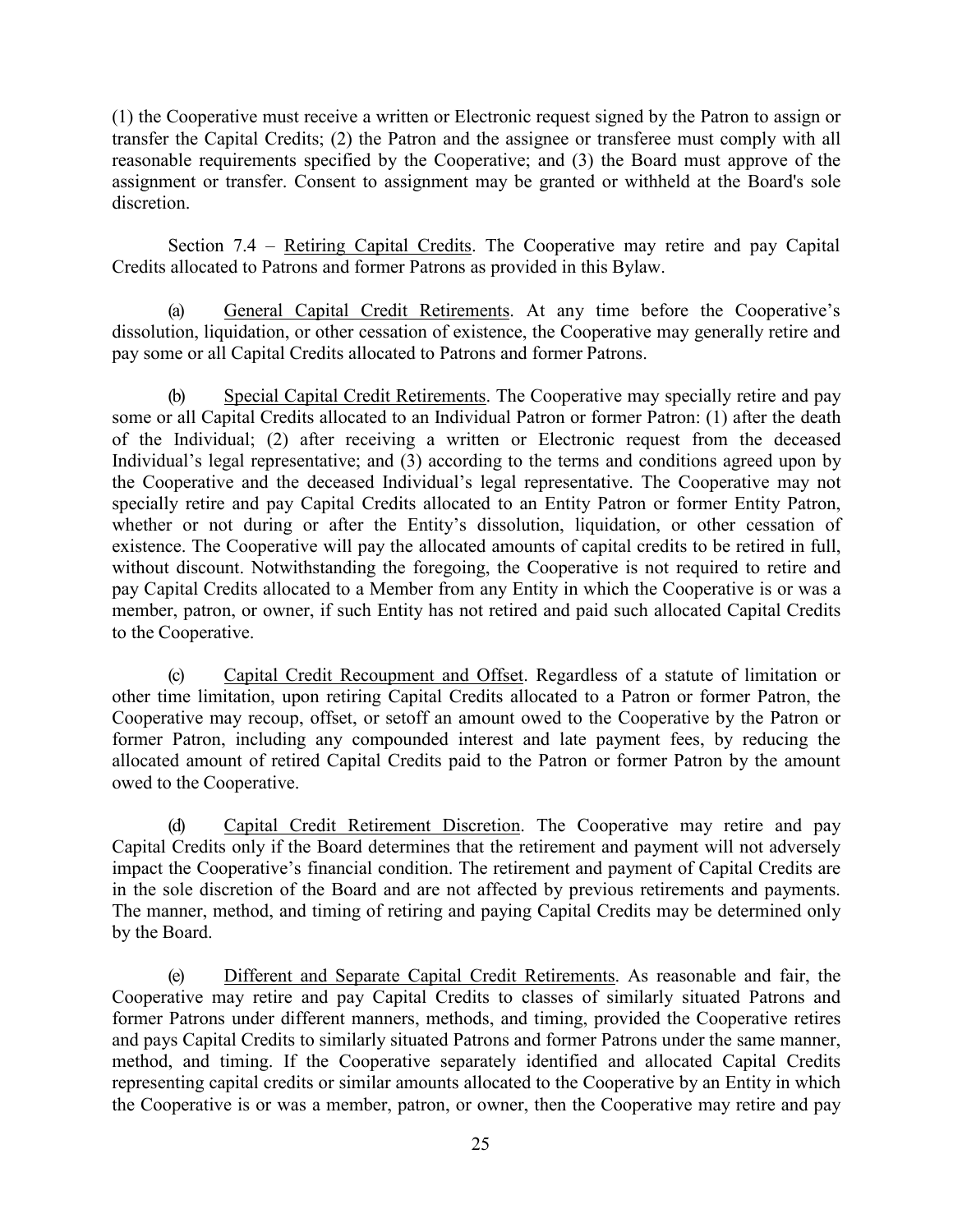these Capital Credits only after the Entity retires and pays the capital credits or similar amounts to the Cooperative.

(f) Unclaimed Capital Credits. The Cooperative may regularly impose a reasonable dormancy or service charge for each year a Patron or former Patron fails to claim Capital Credits retired and paid to the Patron or former Patron. As allowed by Law, the Cooperative may retain Capital Credits retired and paid to a Patron or former Patron, but not claimed by the Patron or former Patron within a period of five (5) years of retirement and payment.

Section 7.5 – Patron Agreement. Each Patron and former Patron agrees that:

- (1) Capital Credits are not securities under state or federal Law;
- (2) The Patron's right to Capital Credits vests, accrues, becomes redeemable, and becomes payable only upon the Cooperative retiring the Capital Credits as provided in these Bylaws, and not upon the Cooperative allocating the Capital Credits; and
- (3) As required by Law, each Patron will: (A) report to the appropriate Entity all allocated or retired Capital Credits; and (B) pay the appropriate Entity any tax or similar amount on allocated or retired Capital Credits.

Section 7.6 – Non-Member Patrons and Non-Member Non-Patrons. As a condition of Using a Cooperative Service, and except as otherwise provided by the Board:

- (1) To the same extent as a Member, a Patron who is not a Member ("Non-Member Patron") and a Person Using a Cooperative Service who is not a Member or Patron ("Non-Member Non-Patron") must abide by and be bound to the duties, obligations, liabilities, and responsibilities imposed by the Governing Documents upon Members;
- (2) A Non-Member Patron or Non-Member former Patron has none of the rights granted by the Governing Documents to Members, other than the rights to: (A) be allocated Capital Credits; and (B) be paid retired Capital Credits; and
- (3) A Non-Member Non-Patron has none of the rights granted by the Governing Documents to Members.

Section 7.7 – Reasonable Reserves. Regardless of a contrary Bylaw, and to meet the Cooperative's reasonable needs, the Cooperative may accumulate and retain amounts exceeding those needed to meet current losses and expenses ("Reasonable Reserves"). The Cooperative must keep records necessary to determine, at any time, each Member's rights and interest in Reasonable Reserves.

Section 7.8 – Contract. The Patrons of the Cooperative, by dealing with the Cooperative, acknowledge that the terms and provisions of the Articles of Incorporation and Bylaws shall constitute and be a contract between the Cooperative and each Patron, and both the Cooperative and the Patron are bound by such contract as fully as though each Patron had individually signed a separate instrument containing such terms and provisions.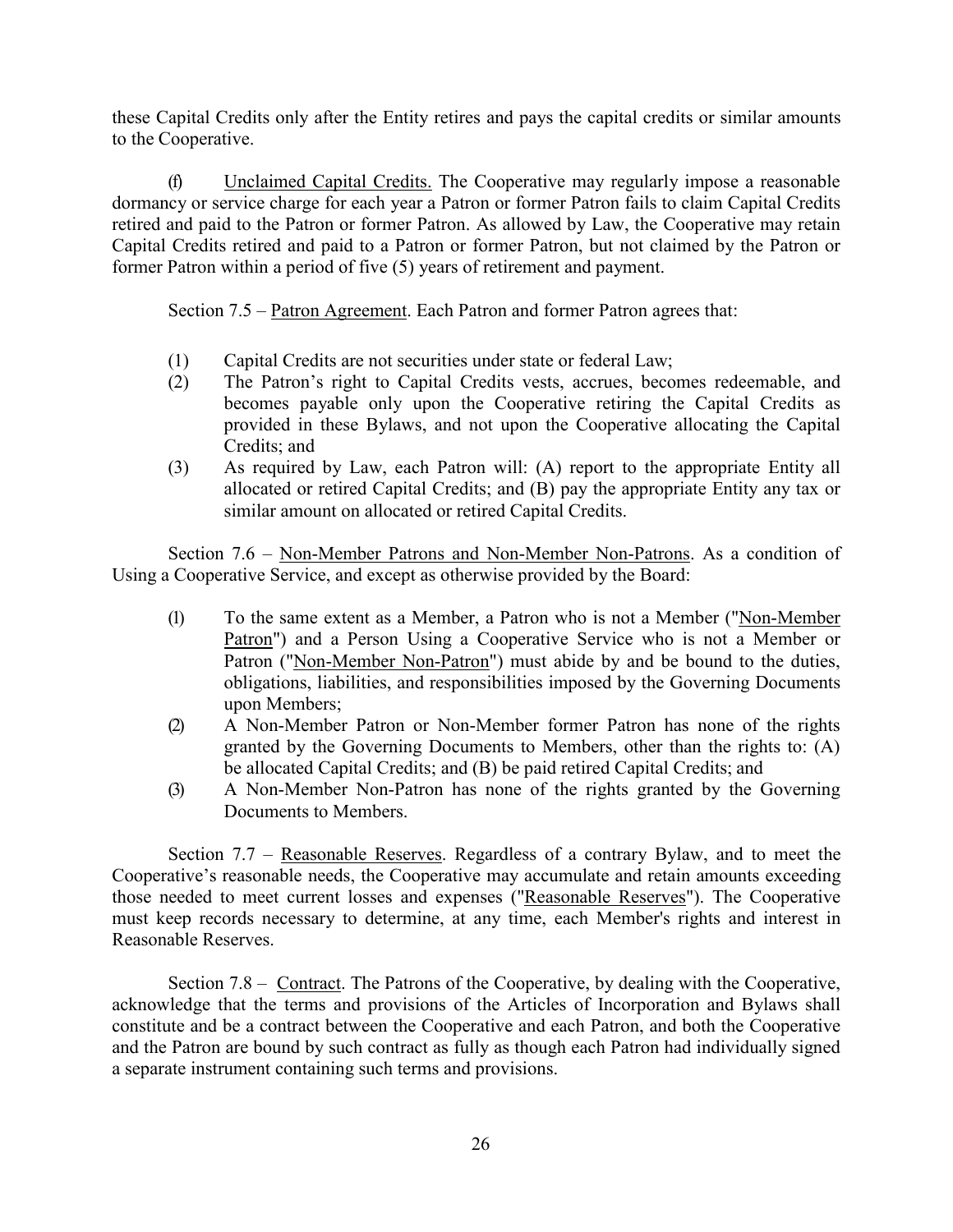### Article 8 – Disposition of Cooperative Assets

Section 8.1 – Transfer of Cooperative Assets. Except for a sale, lease, exchange, disposition, conversion, or other transfer ("Transfer") of Cooperative Assets: (1) to secure indebtedness; (2) pursuant to condemnation or threat of condemnation; (3) pursuant to a contractual or other legal obligation; (4) associated with a consolidation or merger; (5) consisting of the Cooperative's ownership in an Entity; (6) to an Entity operating on a cooperative basis and Providing electric energy; or (7) to a Cooperative Subsidiary, the Cooperative may Transfer more than twenty-five percent (25%) of the Cooperative's Assets only if (i) the Board approves the proposed Transfer, and (ii) at least a two-thirds (2/3) of the Members present in person or by other permitted means at any regular or special meeting of the Cooperative's Members at which a quorum of the Members is registered as being present or represented as present by other permitted means approves the proposed Transfer. Notice of a Member Meeting at which Members will consider the proposed Transfer must state that one of the purposes of the Member Meeting is to consider the Transfer, and must include a copy or summary of the proposed Transfer documents. Except as otherwise provided by the Members, after the Members approve a Transfer, the Board may abandon the Transfer. For purposes of this Section 8.1, a merger or consolidation shall not be deemed a sale, lease or exchange. Except as limited by this Section 8.1, the Board at its discretion may otherwise approve any Transfer of Cooperative Assets.

#### Article 9 – Miscellaneous

Section 9.1 – Electronic Documents and Actions. If a Member or Director has reasonable access to the applicable or necessary hardware and software, then, regardless of a contrary Bylaw, as determined by the Board, and as allowed by Law:

- (1) the Member or Director consents and agrees to: (A) use, accept, send, receive, and transmit an Electronic signature, contract, record, notice, vote, communication, comment, and other document regarding an action, transaction, business, meeting, or activity with, for, or involving the Cooperative ("Electronic Document"); (B) Electronically conduct any action, transaction, business, meeting, or activity with, for, or involving the Cooperative; and (C) Electronically give or confirm this consent and agreement;
- (2) an Electronic Document sent or transmitted to, or received or transmitted from, the Member or Director satisfies a requirement imposed by the Governing Documents that the underlying signature, contract, record, notice, vote, communication, comment, or other document be in writing;
- (3) Electronically sending or transmitting an Electronic Document to, or receiving or transmitting an Electronic Document from, the Member or Director satisfies a requirement imposed by the Governing Documents that the underlying signature, contract, record, notice, vote, communication, comment, or other document be sent or received personally or by mail; and
- (4) the Member or Director Electronically taking an action provided in these Bylaws satisfies a requirement imposed by the Governing Documents regarding the form or manner of taking the action.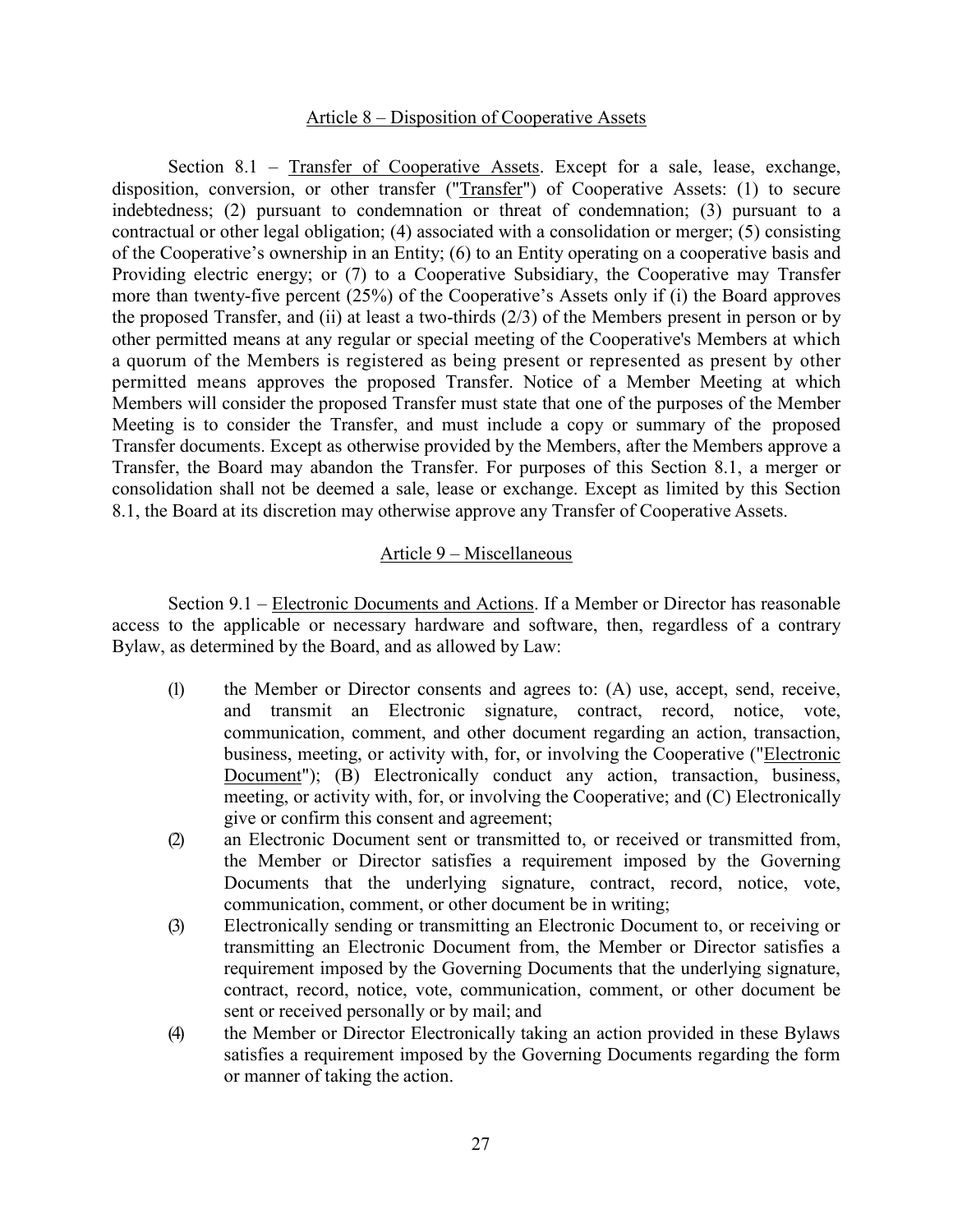Except as otherwise provided in these Bylaws, an Electronic Document Electronically sent or transmitted to a Member or Director or former Member at the Member or Director or former Member's last known Electronic address is considered sent, received, transmitted, and effective on the date sent by the Cooperative. An Electronic Document Electronically received or transmitted from a Member or Director or former Member is considered sent, received, transmitted, and effective on the date received by the Cooperative.

As used in these Bylaws, subject to the context requiring otherwise, and as determined by the Board:

- (1) "Electronic" and "Electronically" mean relating to technology having electrical, digital, magnetic, wireless, optical, electromagnetic, or similar capabilities;
- (2) To sign an Electronic Document means, with present intent to authenticate or adopt the Electronic Document, to attach to, or logically associate with, the Electronic Document an Electronic sound, symbol, or process; and
- (3) Electronic transmission includes transmission through: (A) Electronic mail; (B) the Cooperative's website; or (C) a website or information processing system that the Cooperative has designated or uses to send, receive, or transmit Electronic Documents or Electronic information, or to Electronically conduct an action, transaction, business, meeting, or activity.

Section 9.2 – Bylaw Amendment. Except as otherwise provided in these Bylaws, these Bylaws may be altered, amended, or repealed ("Amended") only by the affirmative vote of a majority of the Members of the Cooperative present in person or voting by other permitted means at any Member Meeting at which a quorum of the Members is registered as being present or represented as present by other permitted means. Except as otherwise provided in a Bylaw amendment, an amendment is effective the first calendar day after the vote approving the amendment. Only the Board may sponsor or propose a Bylaw amendment. Notice of a Member Meeting at which Members will consider a proposed Bylaw amendment must: (1) state that the purpose, or one of the purposes, of the Member Meeting is to consider the proposed Bylaw amendment; and (2) contain, or be accompanied by, the text or a summary of the proposed Bylaw amendment.

Section 9.3 – Rules of Order. Except as otherwise provided by the Board at any time, and except as otherwise provided in the Articles of Incorporation or these Bylaws, the rules contained in the most recent edition of *Robert's Rules of Order Newly Revised*, govern all Member, Board, Member Committee, and Board Committee meetings, in all cases to which they are applicable and in which they are not inconsistent with the Articles of Incorporation, these Bylaws, or any special rules of order the Cooperative may adopt from time to time.

Section  $9.4$  – Fiscal Year. Except as otherwise provided by the Board, the Cooperative's fiscal year shall begin on the first (1st) day of January of each year and end on the thirty-first (31st) day of December of the same year.

Section 9.5 – Notice and Communication. In these Bylaws:

(a) Notice and Communication Type. Except as otherwise provided in these Bylaws, a notice or communication may be: (1) oral or written or Electronic; and (2) communicated: (A)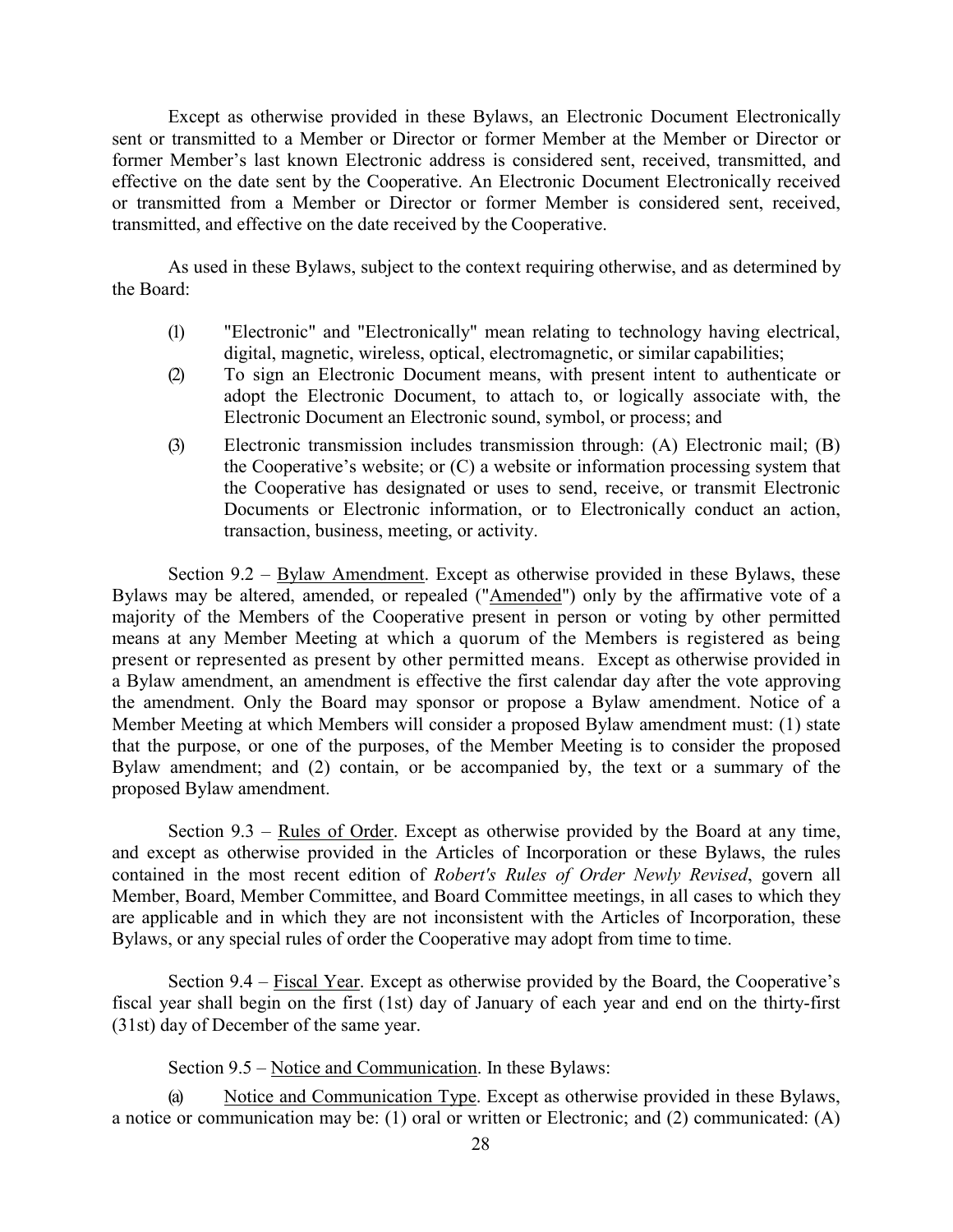in person; (B) by telephone, telegraph, teletype, facsimile, Electronic communication or transmission, or other form of wire or wireless communication; (C) by mail or private carrier; or (D) if the above-listed forms of communicating are impractical, then by newspaper of general circulation in the area where published, or radio, television, or other form of public broadcast communication.

If addressed or delivered or transmitted to an address shown in the Membership List or Cooperative records, then a written or Electronic notice, communication, or report delivered or transmitted as part of a newsletter, magazine, or other publication regularly sent to Members constitutes a written or Electronic notice, communication, or report to all Members: (1) residing at the address; or (2) having the same address shown in the Cooperative's records.

(b) Notice and Communication Effective Date. Except as otherwise provided in these Bylaws: (1) an oral notice or communication is effective when communicated, if communicated in a comprehensible manner; and (2) a written notice or communication is effective upon the earliest of: (A) when received; (B) with the postmark evidencing deposit in the United States Mail, and if correctly addressed and mailed with first class postage affixed, then five (5) days after deposit in the United States Mail, or if correctly addressed and mailed with other than first class, registered, or certified postage affixed, then thirty (30) days after deposit in the United States Mail; or (C) if sent by registered or certified mail, return receipt requested, and if the return receipt is signed by, or on behalf of, the addressee, then on the date indicated on the return receipt.

A written notice or communication is correctly addressed to a Member if addressed to the Member's address shown in the Cooperative's records; and an Electronic notice or communication is effective when transmitted, provided no return is made as undeliverable.

Notwithstanding the above, however, if: (1) the Cooperative sends or transmits two written or Electronic notices or communications to a former Member or former Patron at the address shown in the Cooperative's records; (2) both notices or communications are sent or transmitted to the same address; and (3) both notices or communications are returned to the Cooperative as undeliverable or the Cooperative is informed that neither notice or communication was deliverable, then, until the Cooperative receives a different address from the former Member or former Patron, the Cooperative is not required to send or transmit additional notices or communications to the former Member or former Patron.

Section 9.6 – Borrowing and Securing Indebtedness. Notwithstanding anything herein to the contrary, the Board of Directors, without authorization by the Members, shall have full power and authority to borrow money from the United States of America or any agency or instrumentality thereof, or any other financing source, and in connection with such borrowing to authorize the making and issuance of notes or other evidence of indebtedness and, to secure the payment thereof, to authorize the execution and delivery of mortgages, security agreements, or other security instruments upon, or otherwise pledge and encumber, any or all of the property and assets of the Cooperative, to include all revenues and income of the Cooperative, all upon such terms and conditions as the Board of Directors shall determine in its discretion are necessary and appropriate to secure any indebtedness of the Cooperative.